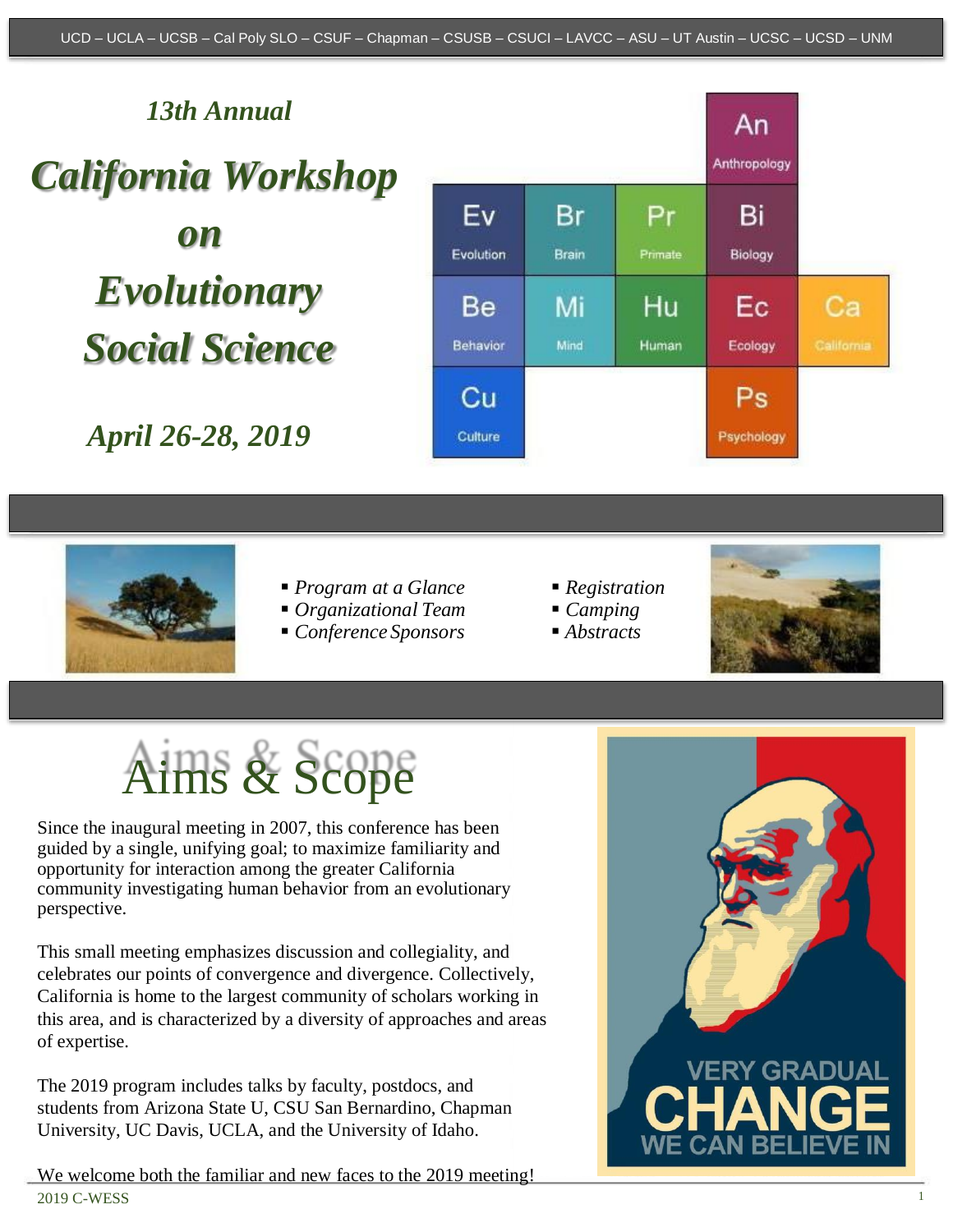# PROGRAM AT A GLANCE

#### *Friday, April 26, 2019* **Chino Hills Community Center**

**2-4pm** Campsite check-in at Chino Hills State Park, Rolling M Ranch Campground

**5-6pm** Meet, Greet, and Eat at Chino Hills Community Center

**6-7:30pm** Keynote, Joan Silk, ASU

*Derived universal norm psychology underlies cross-cultural variation in prosocial behavior*

**7:30-9pm** Social Hour

*Saturday, April 27, 2019* **Chino Hills Community Center**

**8:30-9am** Breakfast

**9-9:30am** Lightning round

**9:30-9:45am** Coffee

**9:45-11am** Talks Session I:

9:45-10:05am Katemarie Boccone, UCD

*How do new religious ritual sites spread and persist?*

10:05-10:25am Michael Barlev, **ASU** 

*Toward more "mindful" cultural phylogenetics: An experimental study of transmitted culture*

10:25-11:00am Cristina Moya, UCD

*Do humans reason about social group identities as if they were fixed?*

**11am-11:15pm** Break

**11:15am-12:45pm** Small Group **Discussions** 

**12:45-2pm** Lunch

**2-3:20pm** Talks Session II:

2-2:20pm Nicole Naar, UCD

*Where you're from vs. who you know: Predicting the environmental impact of immigrant fisherfolk*

2:20-2:40pm Kotrina Kajokaite, UCLA

*You scratch my back and I'll scratch yours: grooming reciprocity in capuchin monkeys*

2:40-3pm Raziel Davison, UCSB

*Estimating post-reproductive fitness contributions*

3-3:20pm Cari Goetz, CSUSB

*Not just weird, STRANGELY WEIRD: Evolutionary mismatch in mating research*

**3:20-3:45pm** Break

**3:45-5pm** Talks Session III

3:45-4:05pm Minhua Yan, ASU

*Continuous norms shift constantly under external forces*

4:05-4:40pm Russel Jackson, University of Idaho

*Illusions, mortality, and Evolved Navigation Theory*

4:40-5pm Andrew Smith, UCLA

*Measuring mental state talk across languages*

**5-6pm** Break and Poster Session Set-up

**6-9pm** Dinner and Poster Session

*Sunday, April 28, 2019* **Chino Hills SP Discovery Center**

**8:30-10am** Breakfast and Poster Redux

**10-11:15am** Talks Session IV

10-10:35am Erik Kimbrough, Chapman University

*Optimization and social learning in static and dynamic environments*

10:35-11:10am John Thrasher, Chapman University

*Two of a kind: Are norms of honor a species of morality?*

11:10-11:30am Adam Sparks, UCLA

*Elevation, an emotion for prosocial contagion, is regulated by expectations of the cooperativeness of others*

#### **11:30-11:45am** Break

**11:45-1pm** Steering meeting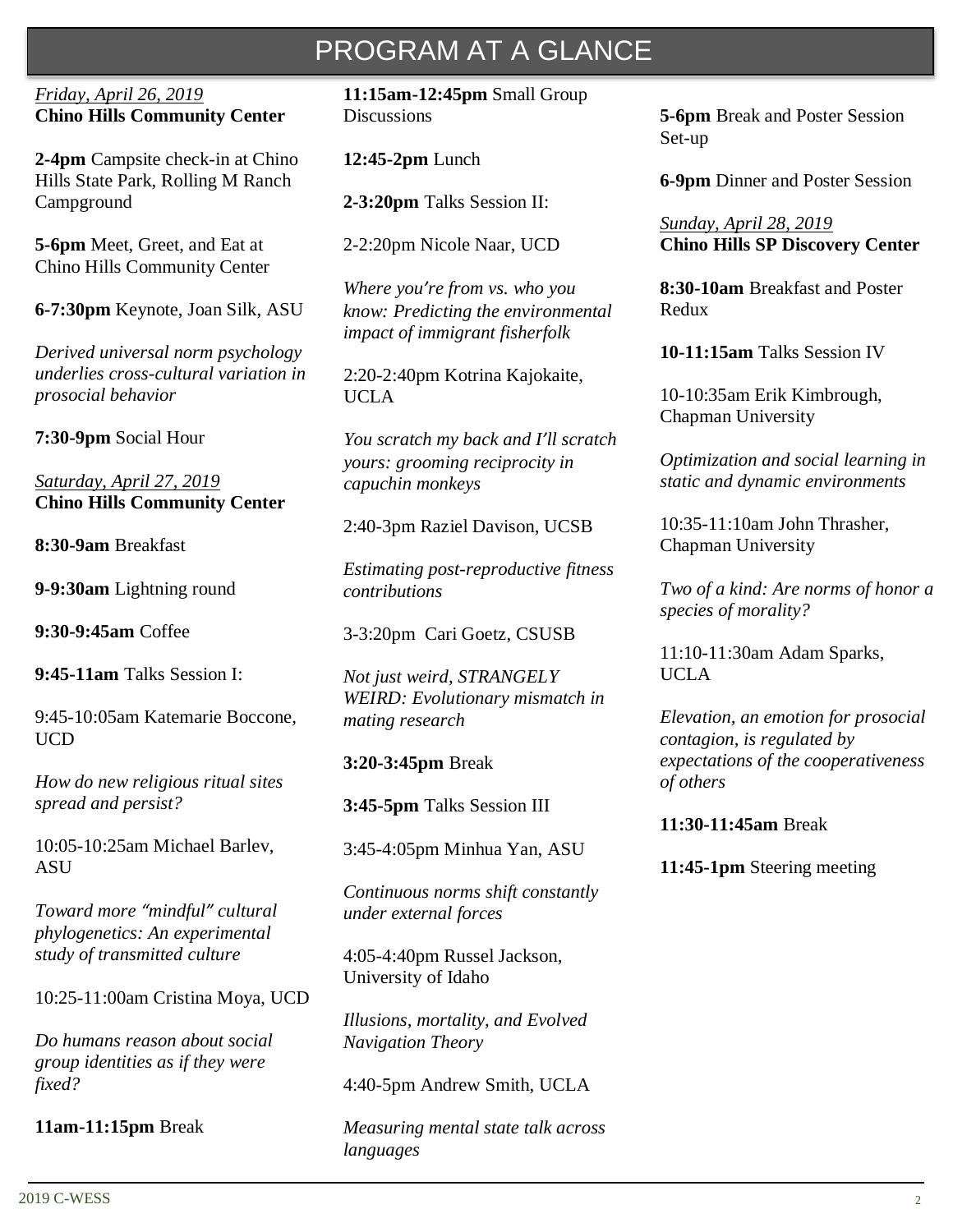## WORKSHOP ORGANIZERS

*Local Host* **Elizabeth Pillsworth**, CSUF *Co-Lead Coordinators* **Kotrina Kajokaite**, UCLA **Frank Reyes**, CSUF *Meals and Venue Planning* **Aaron Goetz**, CSUF **Cari Goetz**, CSUSB **Aaron Lukaszewksi**, CSUF **Brigitta Nguyen**, CSUF **John Patton**, CSUF

*Campus Reps* **Sarah Alami,** UCSB **Michael Barlev**, ASU **Cari Goetz**, CSUSB **Nicole Naar**, UCD **Angie Polito**, CSUF **Stacey Rucas, CalPoly Theodore Samore**, UCLA **Eric Schniter**, Chapman **Paul Smaldino**, UCM **Matt Zefferman**, NPS

#### **Conference Funding**

*Thank you for the generous support from our sponsors:* • Human Behavior and Evolution Society (HBES.com)

- CSUF, Division of Anthropology
	- CSUF, Psychology Department
- CSUF Assoc. for Research in Evolutionary Anthropology (AREA)
	- CSUF H&SS InterClub Council
	- Chapman University, Economic Science Institute
	- UCLA, Center for Behavior, Evolution and Culture
		- Cal Poly, Department of Social Sciences
			- UCSB, Department of Anthropology
				- UCD, Institute of Social Science

## WORKSHOP SPONSORS

**The 13th Annual C-WESS has been made possible by the generous contributions of the following organizations:**

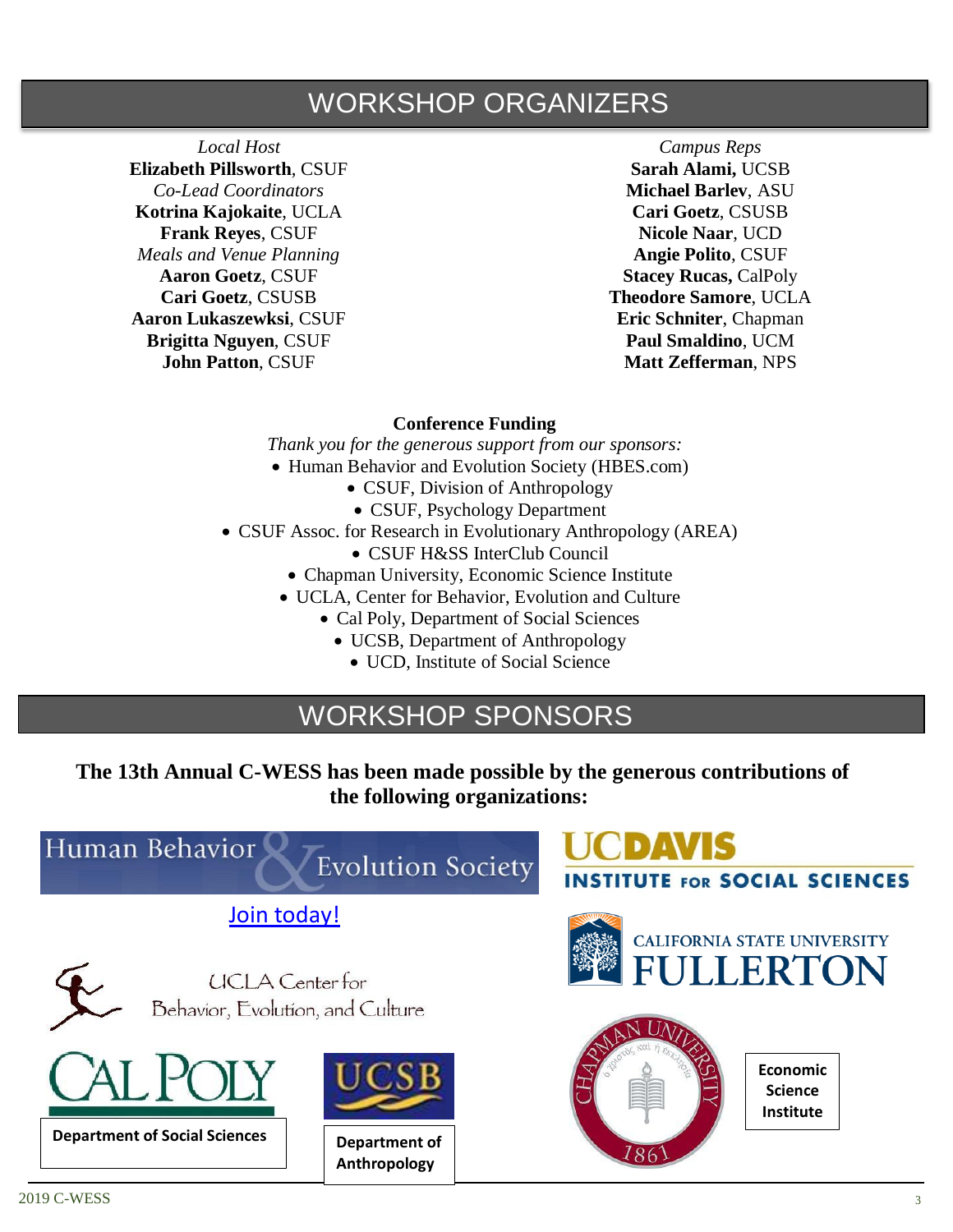## CONFERENCE LOCATION

## **Location**

CWESS 2019 will be held in Chino Hills, CA, near this year's hosting institution, CSU Fullerton. All workshop events will take place in one of the following locations:

- Chino Hills Community Center [\(Directions\)](https://goo.gl/maps/GJne9WXTFQD2)
- Chino Hills State Park Discovery Center [\(Directions\)](https://www.google.com/maps/place/Chino+Hills+State+Park+Discovery+Center/@33.9201798,-117.8292489,17z/data=!3m1!4b1!4m5!3m4!1s0x80dcd381393c25df:0x5f2f475a2c4a239b!8m2!3d33.9201798!4d-117.8270602)
- Chino Hills Rolling M Campground [\(Directions\)](https://www.google.com/maps/place/Rolling+M+Ranch+Campground/@33.9232988,-117.7097221,17z/data=!3m1!4b1!4m5!3m4!1s0x80dccdc4af667e13:0xd61dc77b640363d1!8m2!3d33.9232988!4d-117.7075334)

## **Camping**

Camping will be provided free of charge for CWESS participants at the Rolling M Campground in the Chino Hills State Park. It is about a 10 minute drive from the Chino Hills Community Center to the entrance of the Park, and about 20 minutes through the park to the campground [\(Directions from the campgrounds to the](https://www.google.com/maps/dir/Rolling+M+Ranch+Campground,+Chino+Hills,+CA/Chino+Hills+Community+Center,+14250+Peyton+Dr,+Chino+Hills,+CA+91709/@33.9604306,-117.7459794,13z/data=!3m1!4b1!4m14!4m13!1m5!1m1!1s0x80dccdc4af667e13:0xd61dc77b640363d1!2m2!1d-117.7075334!2d33.9232988!1m5!1m1!1s0x80c332aba3dba64d:0xb5eb4c532ee06dca!2m2!1d-117.7336178!2d33.9925941!3e0)  [Community Center\)](https://www.google.com/maps/dir/Rolling+M+Ranch+Campground,+Chino+Hills,+CA/Chino+Hills+Community+Center,+14250+Peyton+Dr,+Chino+Hills,+CA+91709/@33.9604306,-117.7459794,13z/data=!3m1!4b1!4m14!4m13!1m5!1m1!1s0x80dccdc4af667e13:0xd61dc77b640363d1!2m2!1d-117.7075334!2d33.9232988!1m5!1m1!1s0x80c332aba3dba64d:0xb5eb4c532ee06dca!2m2!1d-117.7336178!2d33.9925941!3e0). We have reserved 10 individual campsites (sites 5-14), each of which can accommodate two or three tents [\(Map of the campgrounds\)](https://www.dropbox.com/s/25473k0gasprecv/Chino%20Hills%20State%20Park%20Map.pdf?dl=0).

Note that each there are a maximum of **two cars** allowed per campsite. Street parking is available outside the park entrance

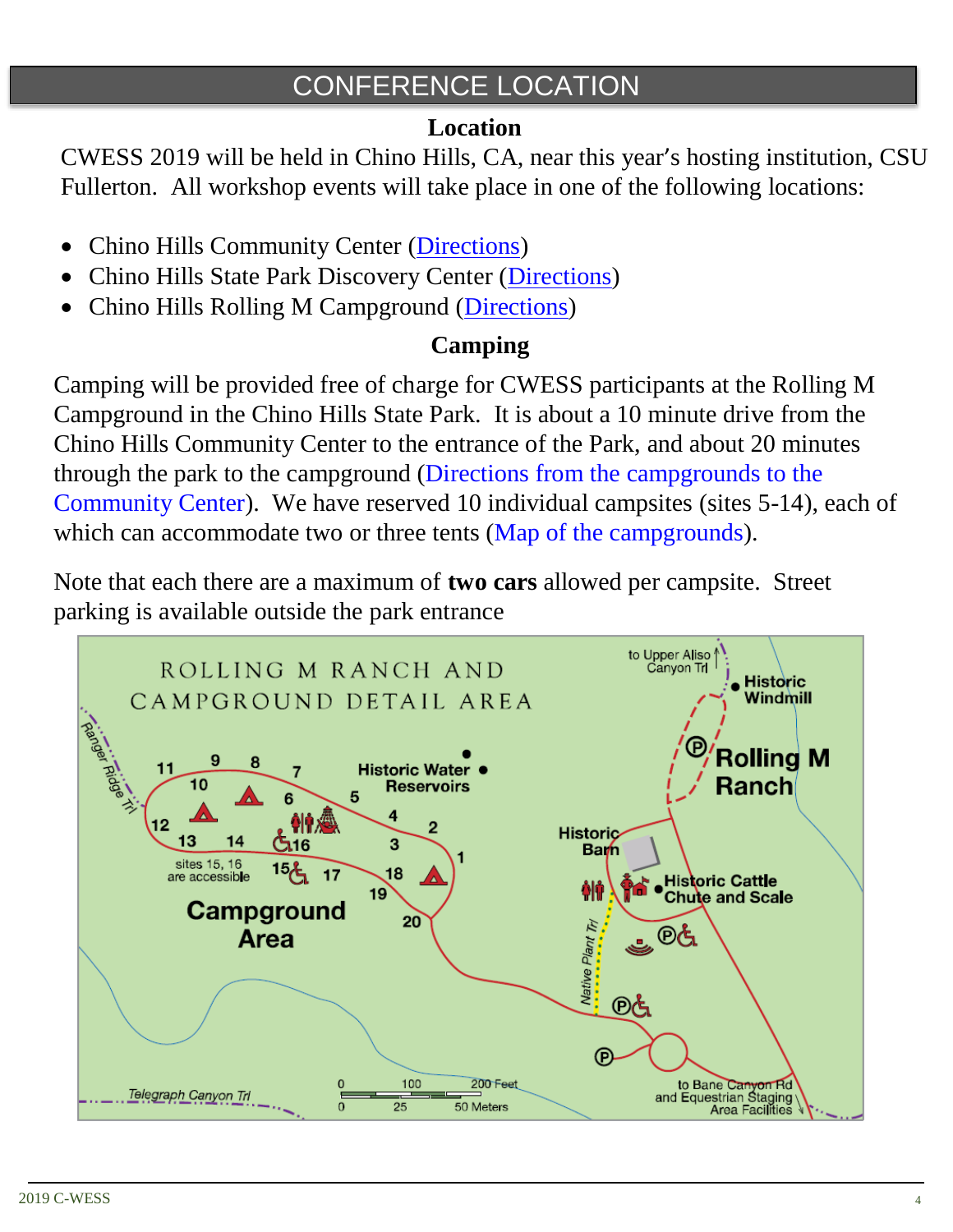## ACCOMODATIONS & MISCELLANEOUS

## **Hotels**

For those who do not wish to camp, below is a list of hotels near the conference sites. Please note that hotel charges cannot be reimbursed by CWESS.

*Hotels closest to the Community Center:*

- Ayres Hotel Chino Hills, 4785 Chino Hills Pkwy, Chino Hills, CA 91709
- Hampton Inn & Suites Chino Hills, 3150 Chino Ave, Chino Hills, CA, 91709
- Motel 6 Los Angeles-Pomona, 2470 S Garey Ave, Pomona, CA 91766

*Cheapest nearby:*

- Best Western Pine Tree Motel, 12018 Central Avenue, Chino, CA, 91710
- Motel 6 Chino, 12266 Central Avenue, Chino, CA, 91710
- Mountain Inn, 2289 South Mountain Avenue, Ontario, CA, 91762

For a detailed list of nearby accommodations, please click [here.](https://www.dropbox.com/s/68vtr1ph3e1xzgh/CWESS%202019%20Hotels%20and%20Alternate%20Accomodations.xlsx?dl=0)

### **Transportation and Student Reimbursement**

We expect to be able to provide partial or full reimbursement of travel expenses for students who carpool to the meeting. Reimbursements will be provided to the drivers of cars based on mileage traveled. Preference will be given to those who come with full cars and provide transportation for other students. Carpooling also maximizes the reimbursements we can provide, since they will be divided among fewer individuals.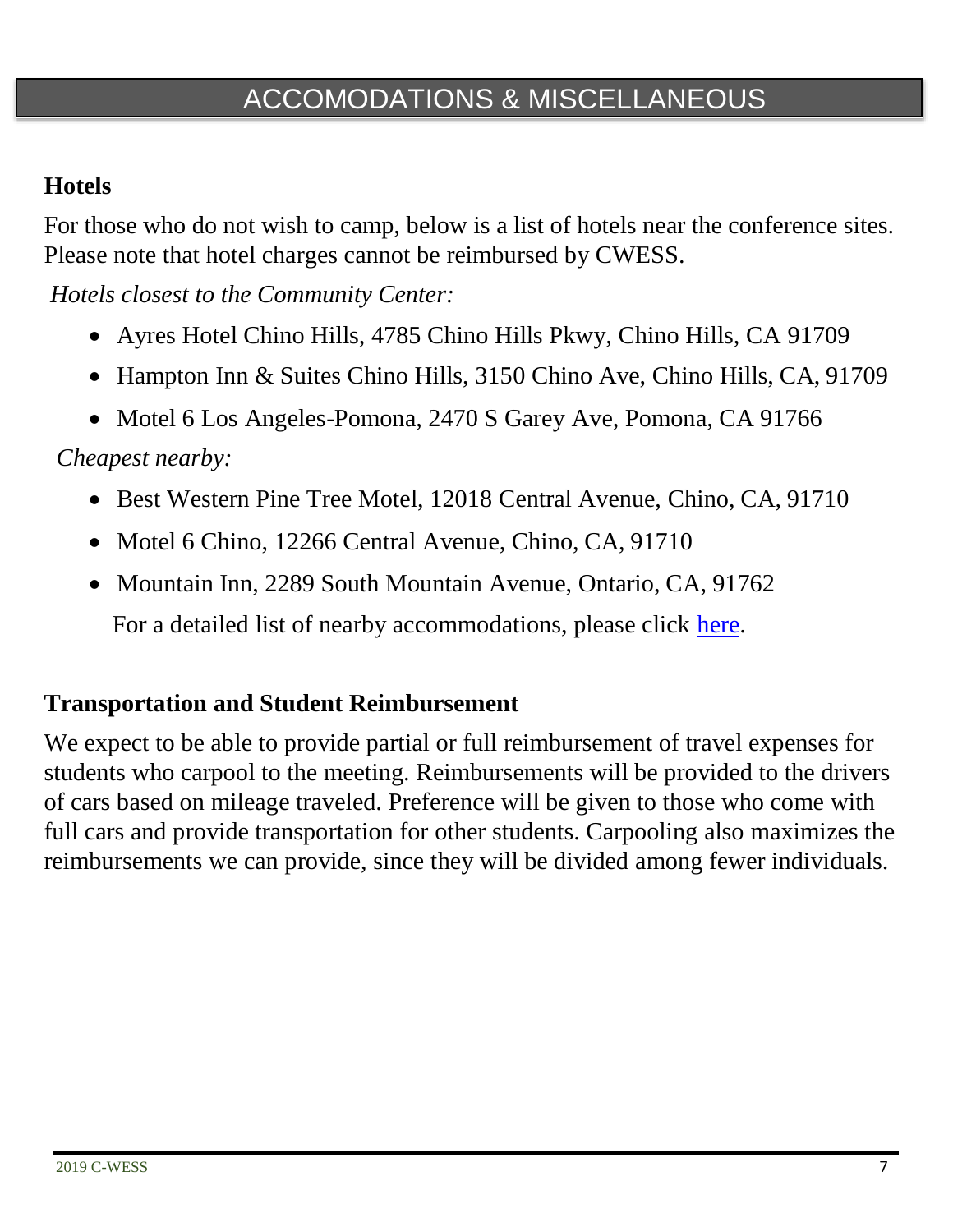#### **Speaker Abstracts**

#### Friday, April 26th, 2019

#### *Career Talk* **Derived universal norm psychology underlies cross-cultural variation in prosocial behavior**

#### *Joan Silk, ASU: 6:00PM–7:30PM*

Human prosociality differs from that of other animal species in several two important ways. First, we are able to orchestrate grouplevel cooperation with large numbers of unrelated individuals. Second, there is striking variation in the forms and extent of cooperative behavior across societies. These features suggest that cooperation is partly shaped by cultural norms and institutions which motivate prosocial behavior. Social norms are central to numerous theoretical models of human social evolution and development, and there is already some evidence that norms underlie societal variation in prosociality. I will talk about (a) the phylogenetic origins of human prosocial preferences, (b) the ontogenetic development of prosocial behavior, and (c) how cross-cultural variation in prosocial behavior arises.

#### Saturday, April 27<sup>th</sup>, 2019

#### **How do new religious ritual sites spread and persist?**

#### *Katemarie Boccone, UCD: 9:45AM–10:05AM*

This study explores the transmission of beliefs about a new religious ritual site in the Peruvian altiplano. This study explores the cultural transmission mechanisms that allow such unverifiable supernatural beliefs to spread and persist in the region. I will use 3 years worth of survey data from visitors at the site to test various mechanisms of cultural change. First, I examine the extent to which the site is succeeding in attracting

people. I will analyze whether people perceive the site to be growing and from how long it takes to travel to the site. I will check these self-reports against the approximate crowd size based on photos. Second, I will test whether the site is succeeding economically by measuring whether the following responses are changing through time; the likelihood that people make offerings, whether they think an offering is necessary, and whether they buy gifts. Third, I will examine whether the strength of people's beliefs is changing by examining whether people were increasingly likely to recruit others, want others to spread the message, and to consider this site to be at least as holy as another more established ritual site in the region, Copacabana. Finally, I will qualitatively assess the extent to which people participate because others in their social networks have faith that the ritual site works, and compare it to indicators that they actually believe in the ritual site's efficacy. I will use interview data regarding self-report belief certainty, their belief in the founding myth of the site, their making offerings, and their knowing others who reported having their wishes granted at the site.

#### **Toward more "mindful" cultural phylogenetics: An experimental study of transmitted culture**

#### *Michael Barlev, ASU: 10:05AM–10:25AM*

Phylogenetic methods from evolutionary biology are increasingly applied to the study of cultural change, such as to make inferences about the history of transmission of cultural phenomena. However, these methods are often applied "mindlessly" – without consideration of how evolved psychology scaffolds and constrains social transmission. The ecologies of transmitted representations are individual minds, and representations often transform very rapidly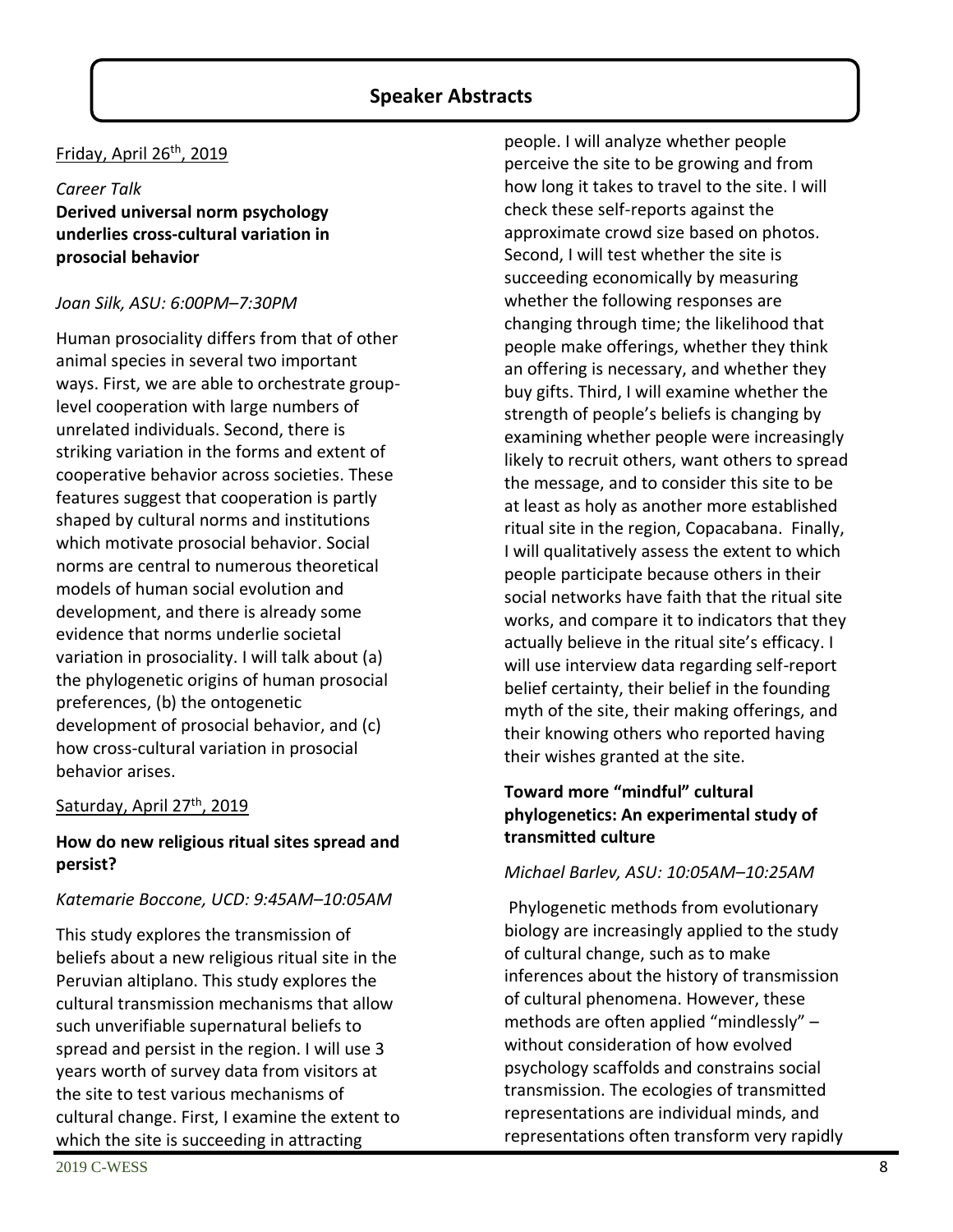within these ecologies, making questionable the validity of phylogenetic methods like ancestral state reconstruction. We introduce experimental methods to cultural phylogenetics. Here, we used experimentally constructed transmission chains of pictorial representations to demonstrate that phylogenetic methods repeatedly fail to correctly infer the ancestor representation from "surviving" representations. We show that this is because ancestral representations rapidly transform when they do not fall in a stable region of the mental landscape, as predicted by the theory of cultural attractors but not by cultural evolutionary theories. We further show that considering the selection pressures that shaped the human mind can generate predictions about which regions of the mental landscape might be stable. The transmission of cultural representations is scaffolded and constrained by our evolved, reliably developing mental landscape, and understanding this landscape is prerequisite for a complete science of cultural change.

#### **Do humans reason about social group identities as if they were fixed?**

#### *Cristina Moya, UCD: 10:25AM–11:00AM*

In some societies people expect children will inherit social group identities from their birth parents, even in their absence. This belief in intergenerationally inherited and fixed identities is puzzling given the importance of socialization for membership in most cultural groups. We meta-analysed results from over 3000 decisions made by children and adults from different societies in switched-at-birth vignette studies. In these, participants must decide the group identity of a hypothetical child who is born to parents from one group, but raised by parents from a different group. We compare these to studies where people were asked about the species identities of animals in a similar scenario. We find that across development beliefs about species identity beliefs homogenize towards notions

of identity being stable, whereas social identity beliefs diversify and tend to move towards beliefs that identities are not fixed at birth. This diversity of beliefs is patterned, with groups marked by status differences being associated with more fixed notions about identity. Importantly, phenotypic differences are not particularly likely to trigger essentialist inferences in children or adults. These patterns suggest that the cognitive mechanisms used for reasoning about human cultural groups are qualitatively different than those used for reasoning about species.

#### **Where you're from vs. who you know: Predicting the environmental impact of immigrant fisherfolk**

#### *Nicole Naar, UCD: 2:00PM–2:20PM*

Predictions from cooperation theory and empirical case studies suggest that heterogeneity warrants further scrutiny as a variable influencing common-pool resource management (CPRM). Parallel research on immigration, one source of heterogeneity, indicates that environmental impacts depend on immigrant attributes, social ties, and socio-ecological context. This study investigates one potential mechanism whereby heterogeneity might affect CPRM outcomes by focusing on the social networks of recent immigrants and long-term residents of a Mexican fishing community. Using survey and social network data from community households, we analyze how immigration and social ties influence ecologically salient dimensions of heterogeneity, including ecological knowledge, conservation attitudes, and fishing practices. Compared to coarse distinctions based on community of origin, social ties and socioeconomic variables are better predictors of variation in these dimensions, with likely consequences for CPRM and the environment.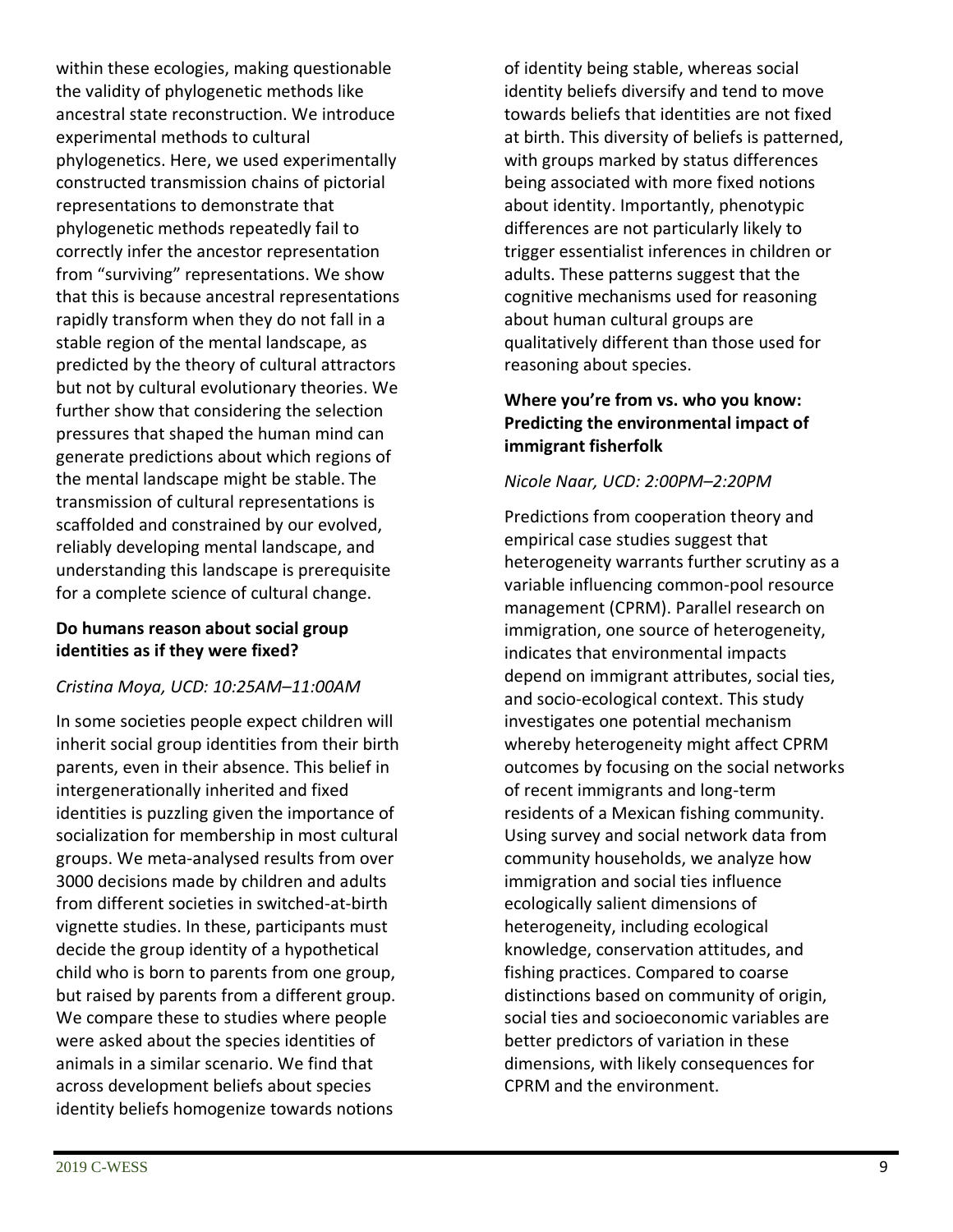#### **You scratch my back and I'll scratch yours: grooming reciprocity in capuchin monkeys**

#### *Kotrina Kajokaite, UCLA: 2:20PM–2:40PM*

Primates are a particularly social taxon. Not surprisingly, the study of primate social relationships and social structure, spearheaded by R. Hinde and others in the 1970's, still dominates the primatological literature. In Hinde's analytical framework, rates of dyadic interactions are used to operationalize dyadic relationships. However, the link between the interaction and relationship is not always a direct one. Often the process that generates the observed exchanges of behaviors is composed not only of special dyadic relationships, but also the individual actor's general behavioral propensities. In this talk, I will present 17 years of grooming data of white-faced capuchin monkeys, collected in 11 social groups at Lomas Barbudal Biological reserve. I used Social Relations Model (Kenny 1994) to estimate the relative importance of individuals in their roles as givers of grooming, receivers of grooming, and unique dyadic rates of engaging in grooming as sources of variation in the number of observed grooming exchanges between individuals. The results suggest that capuchin monkeys vary greatly in how much each engages in grooming others. However, individual variation in being groomed is relatively low, which suggests that grooming is relatively evenly distributed across all partners. After accounting for individual propensities to engage in grooming, the dyadic reciprocity in grooming is very high.

#### **Estimating post-reproductive fitness contributions**

#### *Raziel Davison, UCSB: 2:40PM–3:00PM*

Predictions from cooperation theory and empirical case studies suggest that heterogeneity warrants further scrutiny as a variable influencing common-pool resource management (CPRM). Parallel research on

immigration, one source of heterogeneity, indicates that environmental impacts depend on immigrant attributes, social ties, and socio-ecological context. This study investigates one potential mechanism whereby heterogeneity might affect CPRM outcomes by focusing on the social networks of recent immigrants and long-term residents of a Mexican fishing community. Using survey and social network data from community households, we analyze how immigration and social ties influence ecologically salient dimensions of heterogeneity, including ecological knowledge, conservation attitudes, and fishing practices. Compared to coarse distinctions based on community of origin, social ties and socioeconomic variables are better predictors of variation in these dimensions, with likely consequences for CPRM and the environment.

#### **Not just weird, STRANGELY WEIRD: Evolutionary mismatch in mating research**

#### *Cari Goetz, CSUSB: 3:00PM–3:20PM*

Evolutionary scholars have become familiar with concept of WEIRD samples and populations, that is, those coming from Western, Educated, Industrialized, Rich, and Democratic societies. We propose that within mating research we often rely not only on WEIRD people, but on STRANGELY WEIRD people to generate knowledge about human mating cognition and behavior. In addition to the oft-cited WEIRD characteristics, the literature on human mating tends to rely on samples characterized by Social media, Temporary relationships, Relocatable individuals, Autonomous mate choice, Nulliparity, Group fluidity, Educational settings, Lots of options, and Young people. Each of these characteristics represents a substantial divergence from the ancestral conditions under which human mating psychology was shaped by natural selection. Populations were small, the available pool of potential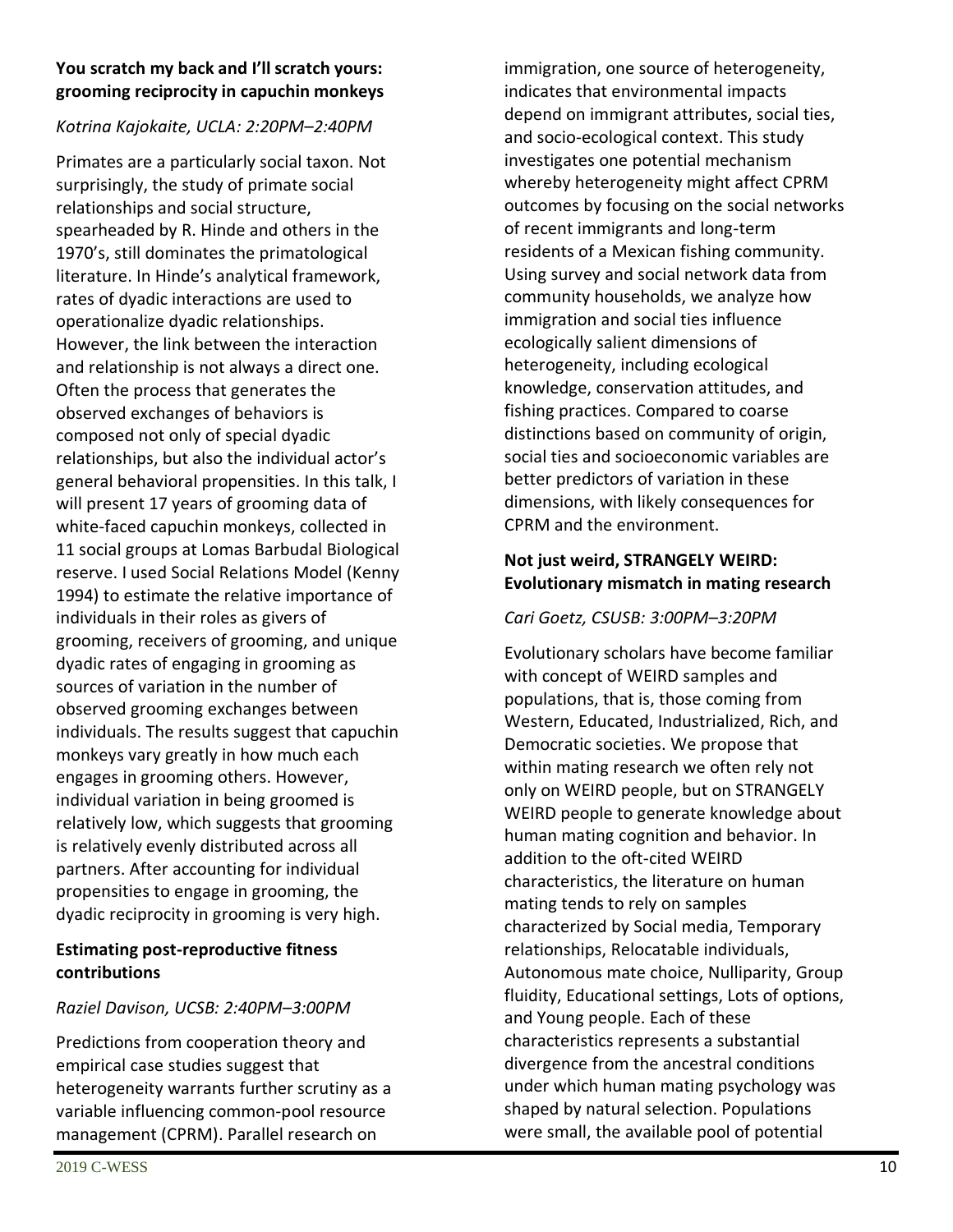mates even smaller, the maintenance of social bonds across multiple domains was critical for survival, early pregnancy likely preceded, and was instrumental in, creating and maintaining pairbonds, mate choice was heavily influenced by third-party preferences, and twenty-year-olds were experienced parents. Our aim is not to identify all potential mismatch effects in mating research, nor to challenge or disqualify existing data. Rather, we identify the characteristics of modern environments that are most likely to specifically impact mating strategies, preferences, and decisions, and argue that these characteristics influence the conclusions we can draw from the current literature on human mating. In this talk, I will 1) quantify the degree to which mating literature from an evolutionary perspective relies on STRANGELY WEIRD samples; 2) compare the STRANGELY WEIRD aspects of existing study samples with what we know about ancestral environments 3) provide an empirical example that highlights the ways in which the unexamined characteristics of our typical research samples have influenced the theoretical framing of one area of the mating literature- women's mate preferences; and 4) make specific recommendations regarding both the interpretation of existing data and ways to strengthen future research by explicitly addressing the features of the mating environments in which evolutionary social scientists conduct their research.

#### **Continuous Norms Shift Constantly under External Forces**

#### *Minhua Yan, ASU: 3:45PM–4:05PM*

Social norms are unwritten behavioral codes. They are critical for both individual daily life and human evolutionary history. Previous research focused on norms that have discrete categorical variants and concluded that social norms are selfmaintaining| once established in a group-- they persist due to social

pressure for conformity, even when external forces (e.g, natural selection and migration) are driving the population toward a different norm. These norms shift rapidly through a tipping process only if the changed external conditions push the system past a critical threshold. However, empirically, there are norms like how much to tip your waiter that never stabilize but instead shift continuously. Here we present a model of continuous norm shift dynamics under external forces, specifically selection and migration. We prove that continuous norms have different properties than discrete norms. For norms that vary continuously, external conditions determine the equilibrium state of the population. The internal social pressure for conformity cannot maintain a norm as a stable state against natural selection and/or migration. Instead, the continuous norm shifts from generation to generation until reaching the new equilibrium determined by external forces alone. We also discuss what other social pressure can maintain group differences in the same natural environment, and how a researcher should determine whether a norm will behave like a continuous one or a discrete one when faced with shifting forces.

#### **Illusions, mortality, and Evolved Navigation Theory**

#### *Russel Jackson, UIdaho: 4:05PM- 4:40PM*

The founding of experimental psychology included investigations of illusions, which remain one of the most well studied topics in the field. However, it was not until the recent advent of Evolved Navigation Theory (ENT) that we discovered the largest illusions in everyday vision. Whereas the magnitude of most distance illusions is less than 15%, ENT has led to the discovery of illusory distances that exceed 80%. Likewise, whereas most illusions occur only rarely and in response to contrived stimuli, ENT illusions occur ubiquitously throughout our everyday lives in response to common environmental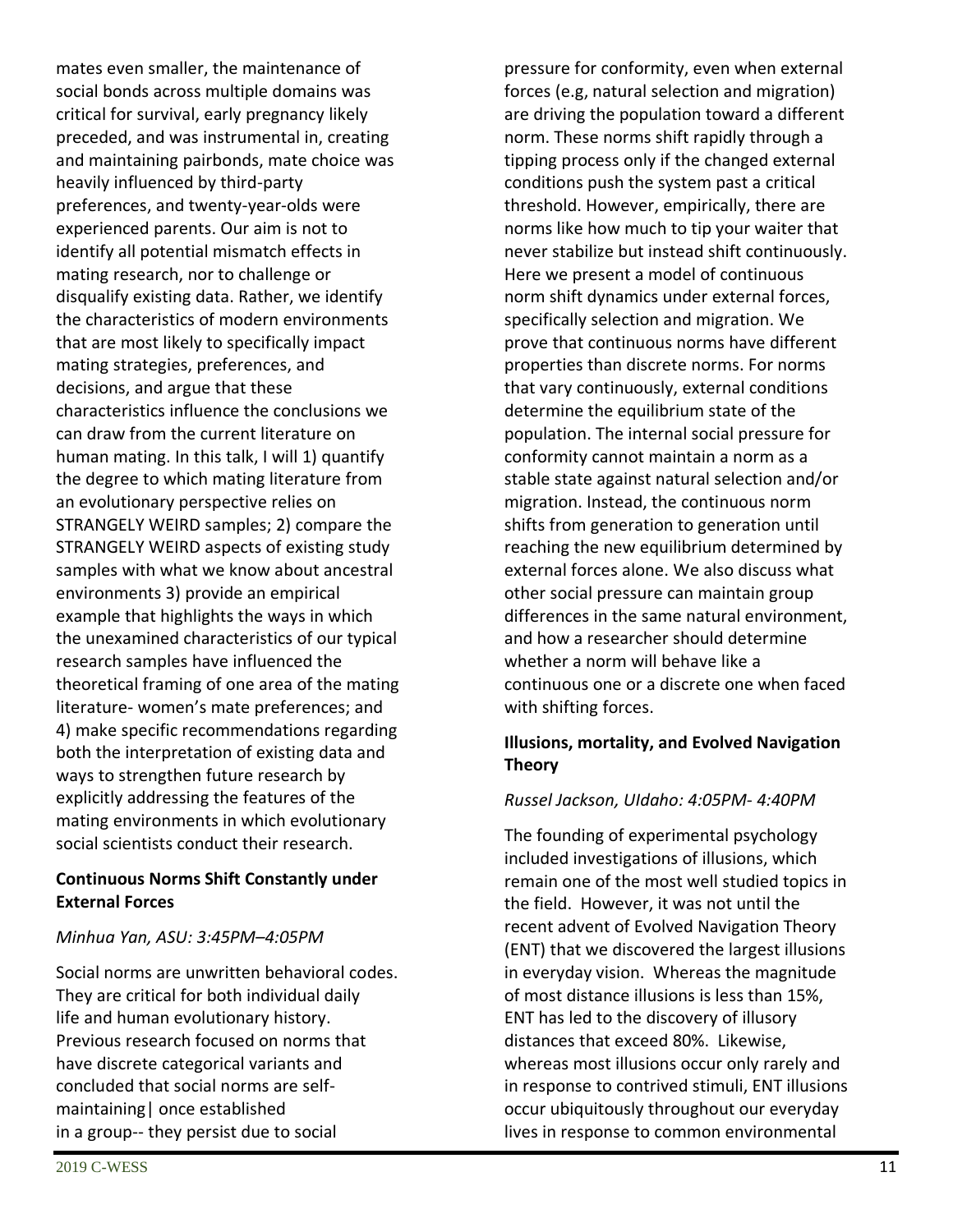features. Even more important, these illusions are hidden predictors of a major source of selection in human populations worldwide. The power of ENT derives from the strength of evolution by natural selection as a guiding framework. This presentation will outline the predictive utility of ENT across several empirical data sets and identify its applications for an integrated evolutionary behavioral science.

#### **Measuring mental state talk across languages**

#### *Andrew Smith, UCLA: 4:40PM–5:00PM*

Mindreading has been suggested to be a human universal. Given the strategic importance of mindreading in social interactions, there are reasons to suspect that natural selection has shaped this to be a reliably developing ability. However, even with substantial shared underlying competence, there may be variation in how theory of mind is actually deployed across individuals and cultures. One potential area of variation lies in how people talk about the mind: linguistic anthropologists have suggested that there is cultural variation in explicit talk about the mind, and developmental psychology research shows large differences in performance between verbal and non-verbal mindreading tasks. To assess variation in spontaneous talk about the mind across cultures, an elicited narration task was designed wherein Achuar speakers from Amazonian Ecuador and English speakers from the United States were asked to describe a set of video stimuli of human social interactions. These stimuli were designed to be minimally culture-laden, interpretable without audio, and of similar cross-cultural interest in virtue of their fitness-relevant content. Initial analyses of similarities and differences in talk about the mind across these languages are presented, focusing in particular on frequencies and types of mental state terms across different types of social interaction.

#### Sunday, April 28<sup>th</sup>, 2019

#### **Optimization and social learning in static and dynamic environments**

#### *Erik Kimbrough, Chapman University 10:00AM–10:35AM*

Optimization is at the core of economic theory. Economists typically approach optimization problems by assuming individual rationality is applied by atomistic and socially indifferent decision-makers to find solutions. However, recent evidence from across the social sciences suggests that optimization routines may be profitably studied as social and cultural phenomena. Organizations confront many such problems, and there is reason to believe that solutions (embodied in the everyday practices of firms, departments, etc) emerge and change in more-or-less Darwinian ways. Solutions to a complex optimization problem might be proposed by individuals and then subjected to competition, winnowing out the less effective solutions. A relatively successful solution might then be copied by (or taught to) others, spreading through the population. When the environment changes, firms may continue to apply tried-and-true routines, despite the possibility that an alternative routine would be more effective under the new conditions. With examples like these in mind, we apply the toolkit of cultural evolution to the study of optimization problems. We design experiments to study individual and social learning in a setting that embeds the Knapsack Problem in a production function widely studied by economists. We examine behavior in static and dynamic environments of varying complexity. We examine how well the rational model applies as we vary the complexity of the problem, and we explore if (and when) the ability to learn from others improves performance. Finally, we design treatments that introduce a subtle environmental change that completely alters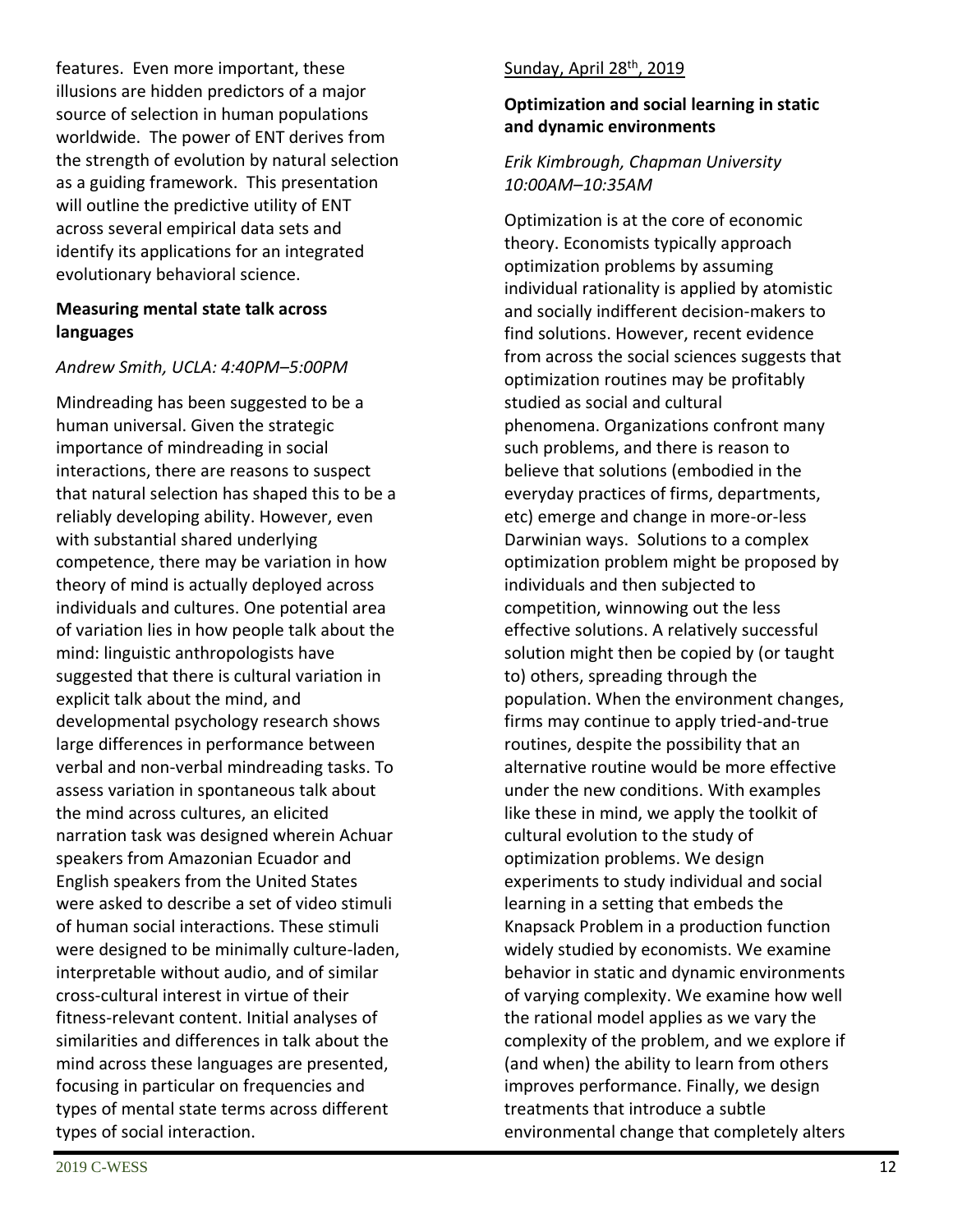the optimal solution to the problem, and we ask how the ability to adapt to the changing environment compares across individual and social learning environments.

#### **Two of a Kind: Are Norms of Honor a Species of Morality?**

#### *John Thrasher, Chapman University 10:35AM–11:10AM*

Should the norms of honor cultures be classified as a variety of morality? In this paper, we address this question by considering various empirical bases on which norms can be taxonomically organized. This question is of interest both as an exercise in philosophy of social science, and for its potential implications in moral and social debates. Using recent data from anthropology and evolutionary game theory, we argue that the most productive classification emphasizes the strategic role that moral norms play in generating assurance and stabilizing cooperation. This account entails that honor norms are indeed a variety of moral norm, but also has the resources to explain why they typically occur in a relatively unified, phenotypically distinctive cluster.

#### **Elevation, an emotion for prosocial contagion, is regulated by expectations of the cooperativeness of others**

#### *Adam Sparks, UCLA: 11:10AM–11:30AM*

A unique emotion, \*elevation\*, is thought to underlie prosocial contagion, the process whereby witnessing a prosocial act leads to acting prosocially. Individuals differ in their propensity to experience elevation, and thus their proneness to prosocial contagion. We introduce an adaptationist account wherein elevation marks immediate circumstances in which prosociality is advantageous, with this evaluation of circumstances hinging in part on prior expectations of others' prosociality. In 15 studies, we add to evidence that elevation can reliably be elicited and confirm the novel prediction that an mediates prosocial contagion. Further, we idealistic attitude, which indexes others' expected degree of prosociality, moderates the relationship between exposure to prosocial cues and experiencing elevation. Our findings potentially inform both basic theorizing in the affective sciences and translational efforts to engineer a more harmonious world.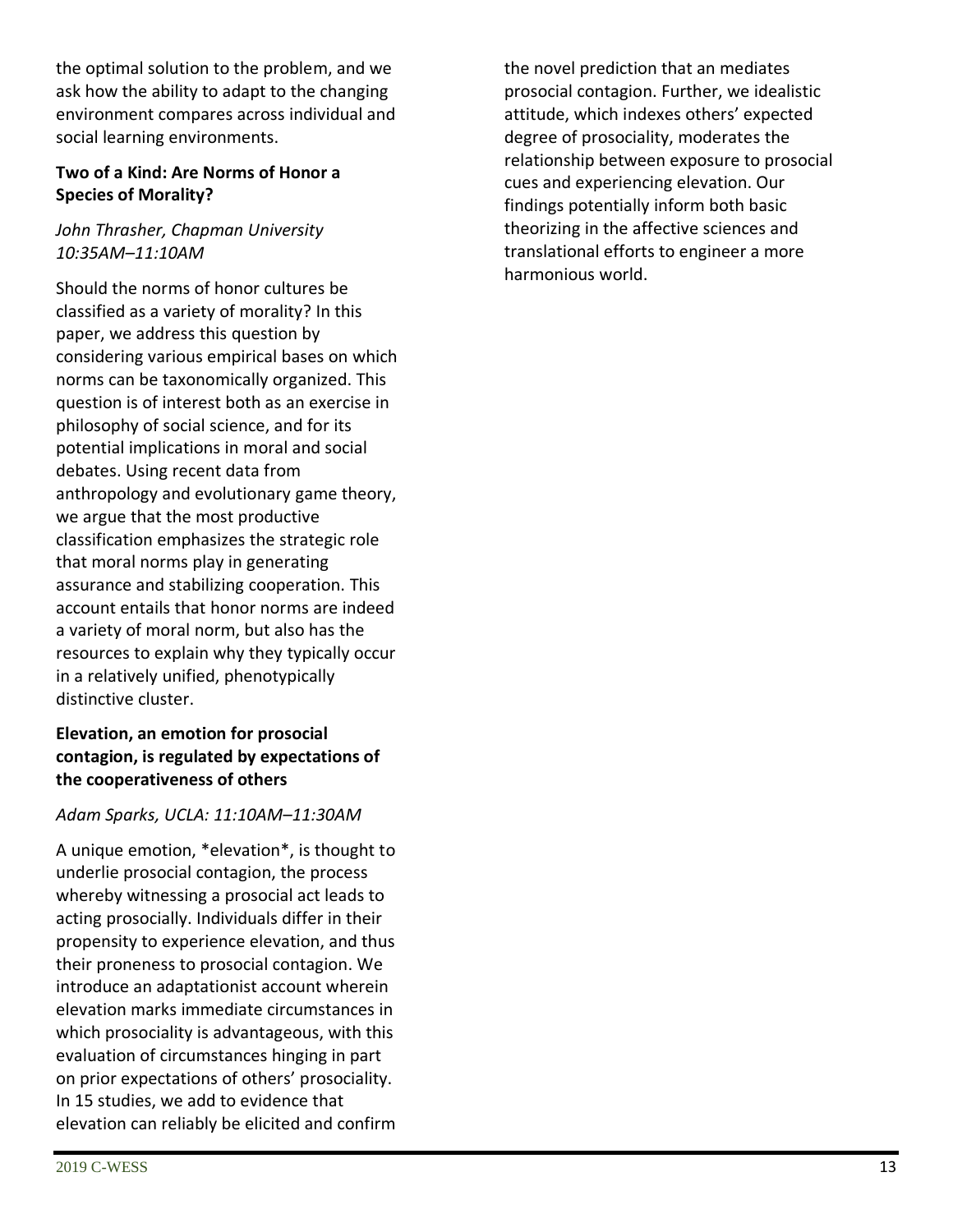#### **Captivated by violence: Does fitnessrelevant cues drive our interest in fights?**

#### *Cristian M. Acevedo, CSUF, Patrick K. Durkee, UTexas, Austin, Aaron T. Goetz, CSUF*

Humans are intrigued by contest competition (e.g., fighting, sports). For example, when a fist fight breaks out, it monopolizes our attention. Various explanations have been proposed but none rigorously tested. For example, it has been hypothesized that humans are captivated by violence due to morbid curiosity or because we want experience conflict vicariously. We hypothesized that (i) our evolved mechanisms for negotiating status hierarchies and acquiring fitness-relevant information drive our interest in fights, (ii) one's formidability will moderate their interest in fights, and (iii) fighting scenarios will be more interesting than other physical contests that do not involve fighting, due to the increase in fitness-relevant information in the former. To test these hypotheses, we systematically varied the amount of fitness-relevant information between several hypothetical fights. Two scenarios were presented together and participants were forced choose which they believe people would find more interesting. Results provide support for the first and third predictions.

#### **Niche use and resulting movement syndromes of four frugivorous rainforest mammals.**

*Shauhin Alavi, UCD, Roland Kays, NCMNS & NCSU & STRI, Ben Hirsch, JCU, Damien Caillaud, UCD, Rafael Mares, UCD, Kevin McLean, UCD, Rasmus Worsøe Havmøller, UCD, & Margaret Crofoot, UCD & STRI*

The ecological niche concept is useful to show how sympatric species specialize in their use of shared resources, enabling the evolution of diverse animal guilds. Here we use animal tracking data to describe the finescale niche differences of four sympatric frugivorous mammals and compare their emergent movement behavior. We used step selection functions to quantify how forest features effect movement between fruiting trees. Species differences in habitat use reflected locomotory specialization, with surprising interindividual variation. We used first passage time, the timescale of autocorrelation, and the root mean squared speed to characterize movement behaviors as a) clusters of GPS points as likely feeding sites, b) meandering movement as area restricted searching, and c) directed movement. We used these classifications and other daily movement metrics to quantify behavioral strategies used to exploit resources. We identified three daily movement syndromes: one characteristic of spider monkeys (Ateles geoffroyi), one reflecting kinkajous (Potos flavus), and one representing capuchins (Cebus capucinus) and coatis (Nasua narica). There was interspecific overlap across all syndromes, however some daily metrics showed surprisingly little variation. Our results show how species differences in movement result in different habitat use and the emergence of daily movement syndromes as strategies for frugivory.

#### **A Man Among Mussel: Stable Isotope Insights on a Man Buried within a Bed of Mussel Shells**

*Roshanne S. Bakhtiary, UC, Davis, Jennifer Chen, UC Davis, Jelmer Eerkens, UC Davis, Eric Bartelink, CSU Chico, and Alan Leventhal, SJSU*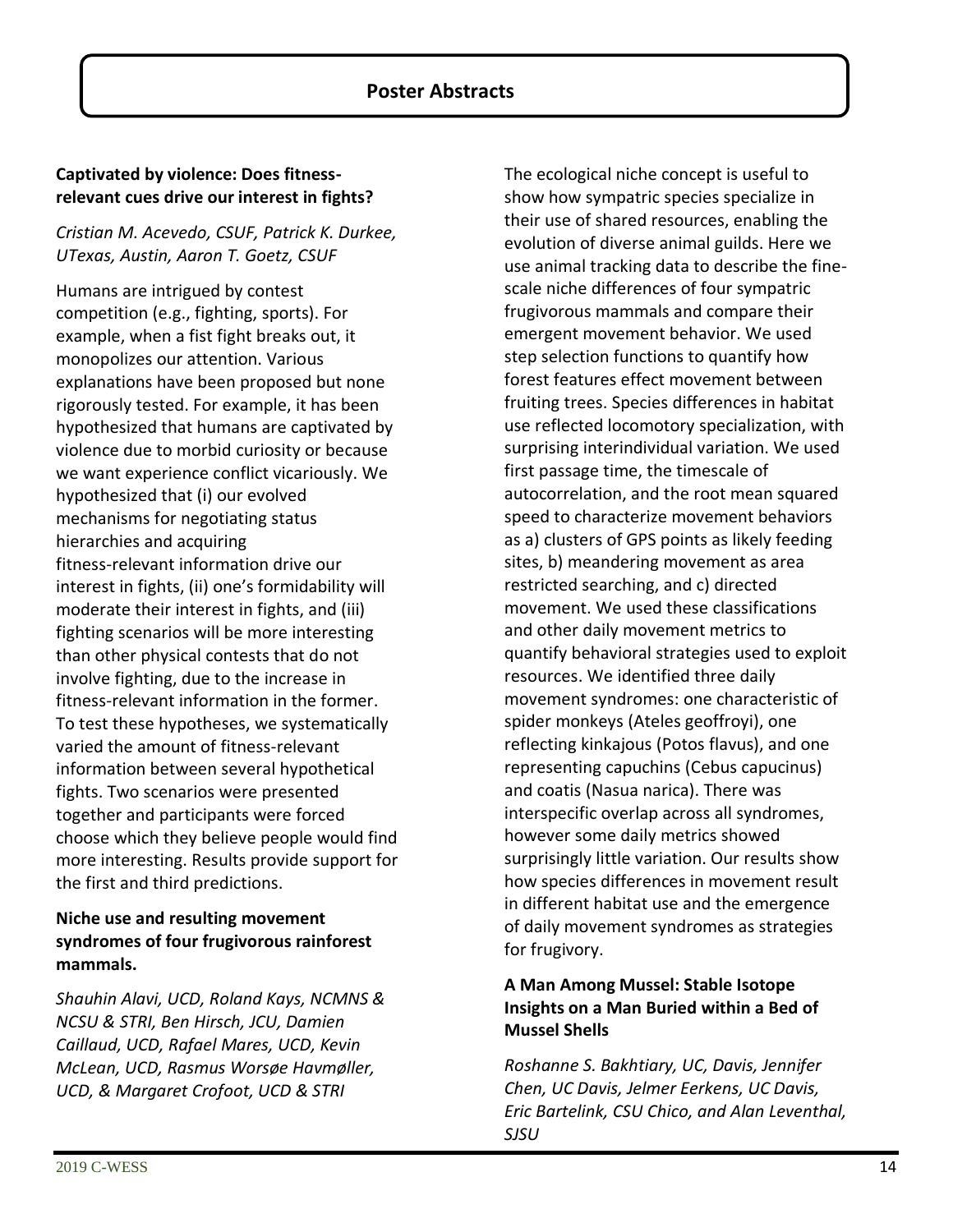A pre-contact burial dated to the Middle Period (~ 2,000 cal. B.P.) was uncovered during monitoring in Santa Clara County in 2017. This individual, identified as a young

male, was interred within a substantial bed of Mytilus sp. shells. At the request of the Muwekma Ohlone, stable isotopic analysis was performed on the human bone and dentinal collagen to gain insight on the diet of this prehistoric individual. Stable isotopic analysis was also performed on the mussel shells to estimate his possible season of death. Taken together, we present here an isotopic view on the life and curious death of the man buried among mussel.

#### **Individual predictors of participation in inter-group encounters among urbandwelling rhesus macaques (***Macaca mulatta***)**

*Bidisha Chakraborty, UC Davis , Stefano S. K. Kaburu, University of Wolverhampton, Pascal Marty, UC Davis, Krishna Balasubramaniam, UC Davis , Brianne Beisner, UC Davis, Lalit Mohan, Himachal Pradesh Forest Department, Sandeep K. Rattan, Himachal Pradesh Forest Department, Brenda McCowan,UC Davis*

Intergroup encounters (IGE) are defined as aggressive interactions occurring between individuals of different groups and can range from peaceful displacements to intense aggression. Socioecological models have hypothesized that understanding the nature of IGEs can provide important information on social organization and social relationships among group-living animals. However, most of the work, to date, has largely focused on how group size affects IGEs, while the role played by individual differences during these encounters is still poorly known. In this study, we investigated some of the individual predictors of participation in IGE in urban rhesus macaques living in Northern India. We collected data from July 2016 to February

2018 on three rhesus macaque groups, recording a total of 226 IGEs. We found that males ( $\beta$  =1.6,  $p < 0.001$ ) and lower ranking macaques ( $\beta$  = -0.9,  $p$  = 0.007) participated more in IGE. Our findings confirm that interindividual differences tend to influence participation in IGEs in urban rhesus macaques. In light of how participation in IGEs maybe linked to intragroup affiliation interactions, we speculate on the implications of our findings for our understanding of rhesus macaque social structure.

#### **Life insurance risk rating as a valid measure of human mortality risk and life history strategy**

#### *Kristine J. Chua, UCLA, Aaron W. Lukaszewski, CSUF & Joseph H. Manson, UCLA*

Applications of Life History Theory (LHT) to explaining within-species variation posit that various physiological and psychological parameters are calibrated in response to an individual's mortality risk across development. Research, however, is limited by the lack of valid methods to measure mortality risk. To this end, we developed a measure for testing the predictive effects of mortality risk on physical and behavioral variation by extracting mortality risk information from individuals' life insurance policies. MTurk workers (N = 247) with life insurance policies provided self-report data on psychological and behavioral indicators. Results revealed that the mortality risk rating assigned to individuals by life insurers was correlated with psychological LH indicators: Individuals with low mortality risk differed by more than half a standard deviation from their high mortality risk counterparts on measures of present-vs. future orientation, mating orientations, and number of previous sexual partners. Our preliminary findings suggest that life insurance policy risk ratings may be a valid measure of mortality risk,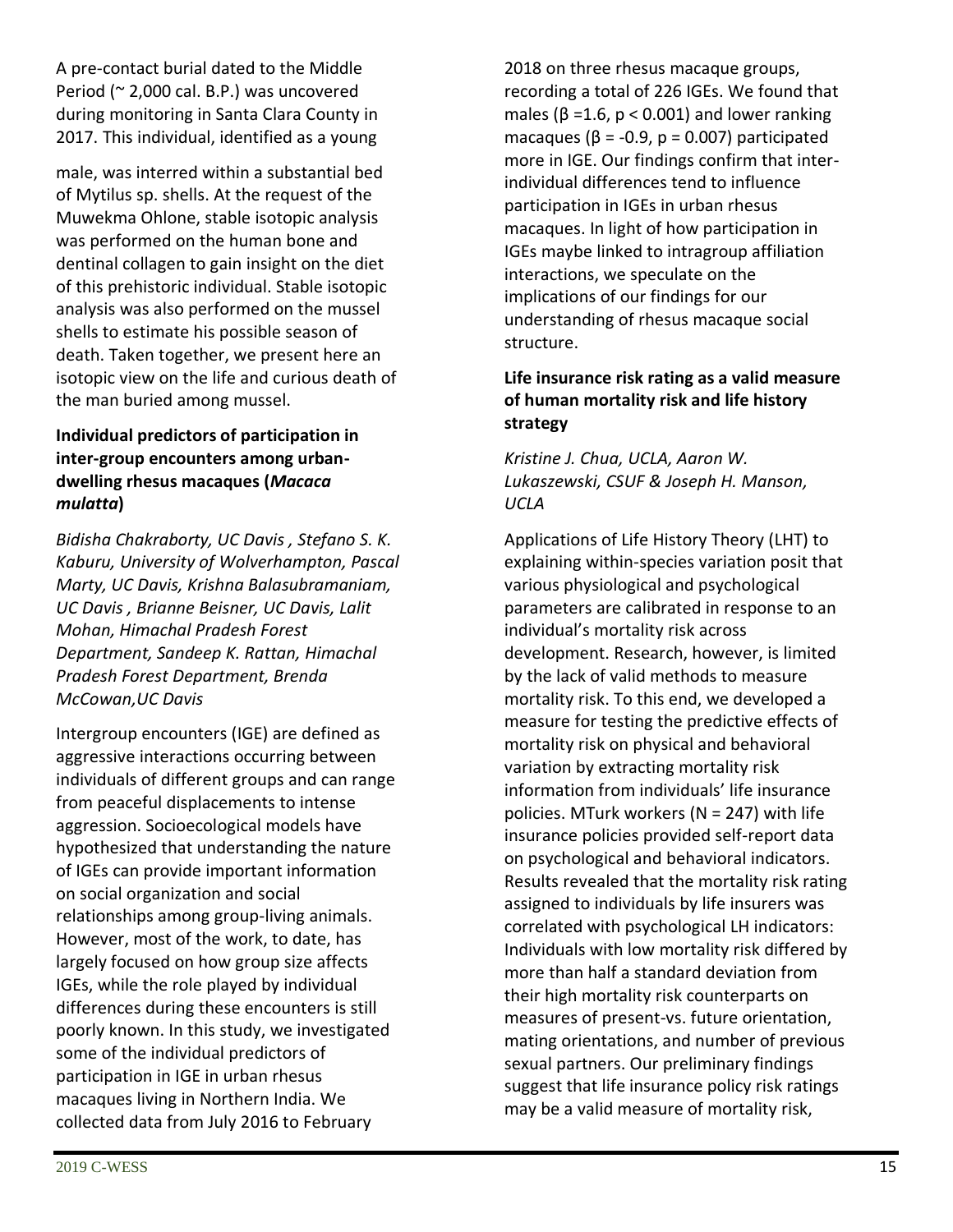which can be used to predict human life history strategy.

#### **Hormones and Social Support in Pregnancy**

#### *Citlally Contreras, CSUF & Elizabeth Pillsworth, CSUF*

Childbirth poses an exceptionally high mortality risk for human females compared to non-human primates. Assisted childbirth is, therefore, a ubiquitous feature of human populations, with assistance most often provided by other women. We propose that this feature likely played a critical role in shaping human sociality and may have been mediated by women's ability to detect and respond to the hormonal status of other women. To test this hypothesis, we designed a pilot study in which we measured oxytocin response in pregnant and non-pregnant women. Participants were nine pregnant women, six paired with a close female friend and three paired with a female stranger. Participants provided information about their reproductive histories, social networks, their relationships with their study partner, and their current pregnancy, and participated in a childbirth education class practicing birth positions and support. Oxytocin was measured in saliva, obtained from all participants at four times during the study. Results suggest that while both pregnant and non-pregnant women exhibited an increase in oxytocin levels, the greatest increase was observed among pregnant women participating with a close friend. These results will be discussed in conjunction with a survey study assessing the role of close female relationships on pregnancy, health, and experience.

#### **Mate availability and disgust**

*Courtney L. Crosby, The University of Texas, Patrick K. Durkee, The University of Texas, & David M. Buss, The University of Texas*

Mate choice is affected by many variables. These variables are hypothesized to act as

inputs into mechanisms associated with disgust that compute the overall expected sexual value of a potential mate, resulting in the decision to approach or avoid the potential mate of interest (Lieberman & Patrick, 2018). One of these variables is the size of the mating pool. A relative dearth of available mates is hypothesized to increase the expected sexual value of potential mates and motivate approach behavior. Conversely, in a more densely populated mating pool, calculations of expected sexual value are hypothesized to be lower, motivating a more selective tendency to approach potential mates and activating higher levels of sexual disgust. This poster will propose a study to investigate whether and how perceptions of mate availability alter the expected sexual value and level of disgust experienced towards potential mates.

#### **Collective decision-making, social organization, and group foraging in capuchin and spider monkeys**

#### *Grace H. Davis, UC Davis, & Margaret C. Crofoot, UC Davis*

How do groups of individuals decide where to go and what to do? Collective decisions like these are a primary challenge of groupliving, and how social species reach consensus is central to understanding the evolution of complex societies like our own. How collective foraging decisions are reached, and which group members have influence, likely depends on groups' social organization. This study investigates how social organization impacts decision making in two group-foraging primates: white-faced capuchins (Cebus capucinus) and spider monkeys (Ateles geoffroyi) living on Barro Colorado Island, Panama. These primates differ in the cohesiveness of their groups and the strength of their dominance relationships. Using the focal tree method on group feedings on Dipteryx oleifera trees, we generate individual foraging gain curves for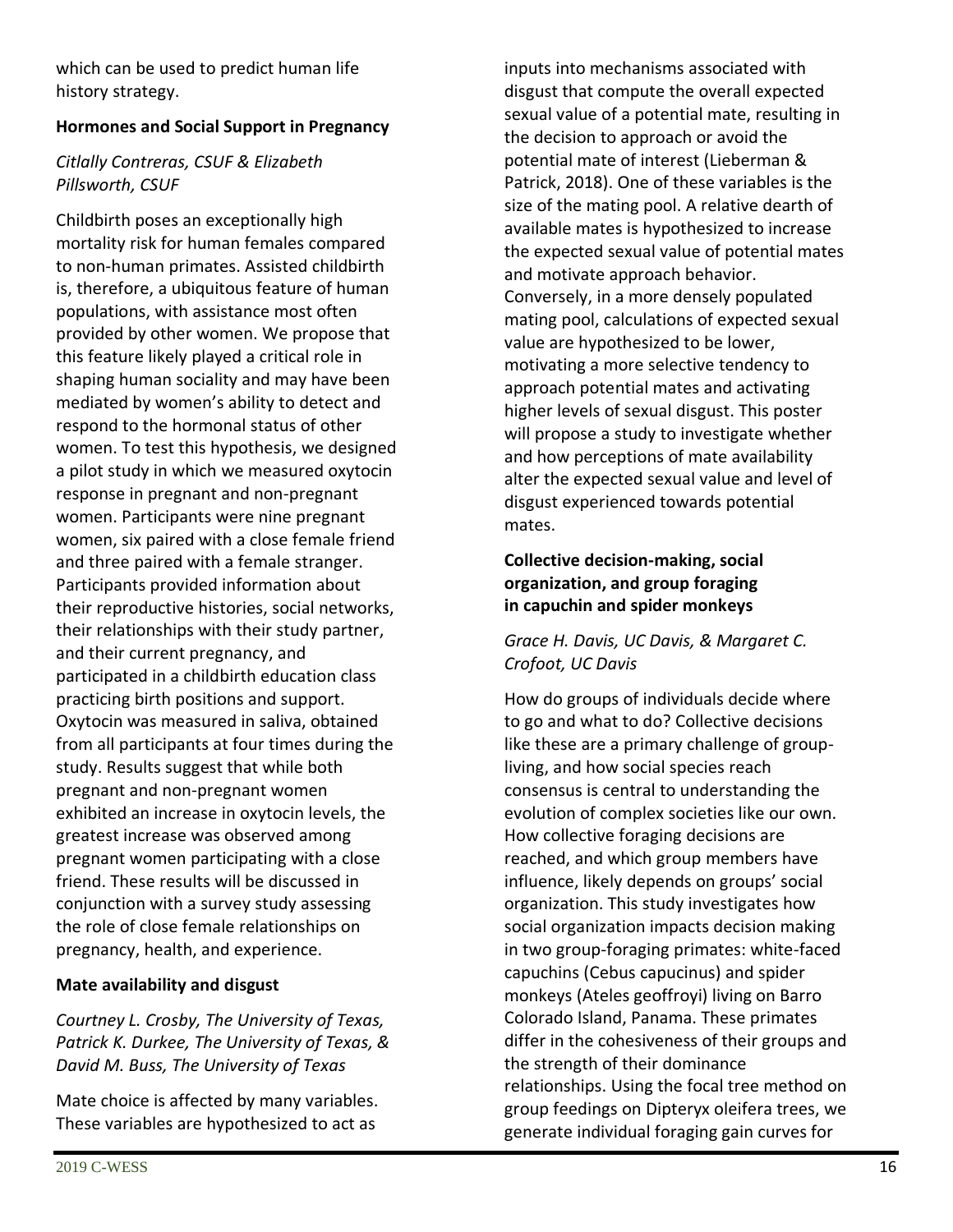group members that predict optimal leaving times from the focal tree using the marginal value theorem. Preliminary results indicate that in fixed-membership groups like capuchins, influential dominant individuals disproportionately influence decisions. In fission-fusion groups like spider monkeys, group members share decisions and mitigate decision costs by subgrouping when conflicts of interest arise. Together, this captures important elements of group decisionmaking in social primates: when to go and who decides.

#### **Pride, Shame, and Personality: An initial investigation of differential mechanism parameterization as the root of personality**

#### *Patrick Durkee, UT Austin, Aaron Lukaszewski, CSUF, & David Buss, UT Austin*

The roots of personality are poorly understood. We propose that focusing on individual differences in the parameterization and functioning of the myriad evolved mechanisms contained within the mind may contribute to understanding personality. For example, the mind contains a suite of adaptations that are each designed to track a specific set of evolutionarily-relevant inputs (e.g., conspecific formidability, status, social devaluation); small individual variations in the functioning or parameterization of these systems should result in variability in patterns of thoughts, feelings, and behaviors, which ultimately manifest as differences in personality. Here, we present an initial examination into associations between personality and the functioning of the pride and shame systems. We had groups of 50 participants forecast either the pride or shame they would feel in response to various status-affecting personal characteristics. Using mixed models, we extracted individuals' intercepts and slopes, which respectively correspond to individuals'

average emotional response and how well their emotional response tracks prospective status changes. We then explored associations between these system parameters and the HEXACO personality dimensions, finding reliable and adaptively patterned associations. Discussion focuses on the utility of this approach for understanding personality and individual differences from an evolutionary perspective.

#### **Cross-Cultural Intuitions on Ownership**

#### *Ulises Espinoza, UCLA, H. Clark Barrett, UCLA*

Property and ownership claims and the array of ways in which they are operationalized comprise a large portion of our cognitive attention; on a day to day basis there is a need to know what to buy, sell, share, borrow, dispute over, and render away. Contemporary work in psychology suggests that intuitions of ownership emerge early in childhood, independently of acculturation; first possession claims to items by children as early as 9 months old. There remains much that is not yet known about the psychology of ownership and how it plays out in particular cultural settings. To evaluate how different possible domains considered to be owned are morally assessed, Achuar speakers from Amazonian Ecuador and English speakers from the United States were given a set of vignettes designed to assess how judgments of ownership depend on the type of resource in question, and how it came to be acquired. These vignettes were designed to be minimally culturally laden and of similar cross-cultural interest. Initial analyses of how domains of ownership are morally assessed are presented, emphasis being placed on rights, duties, and obligations of the (potential) owners across different domains of ownership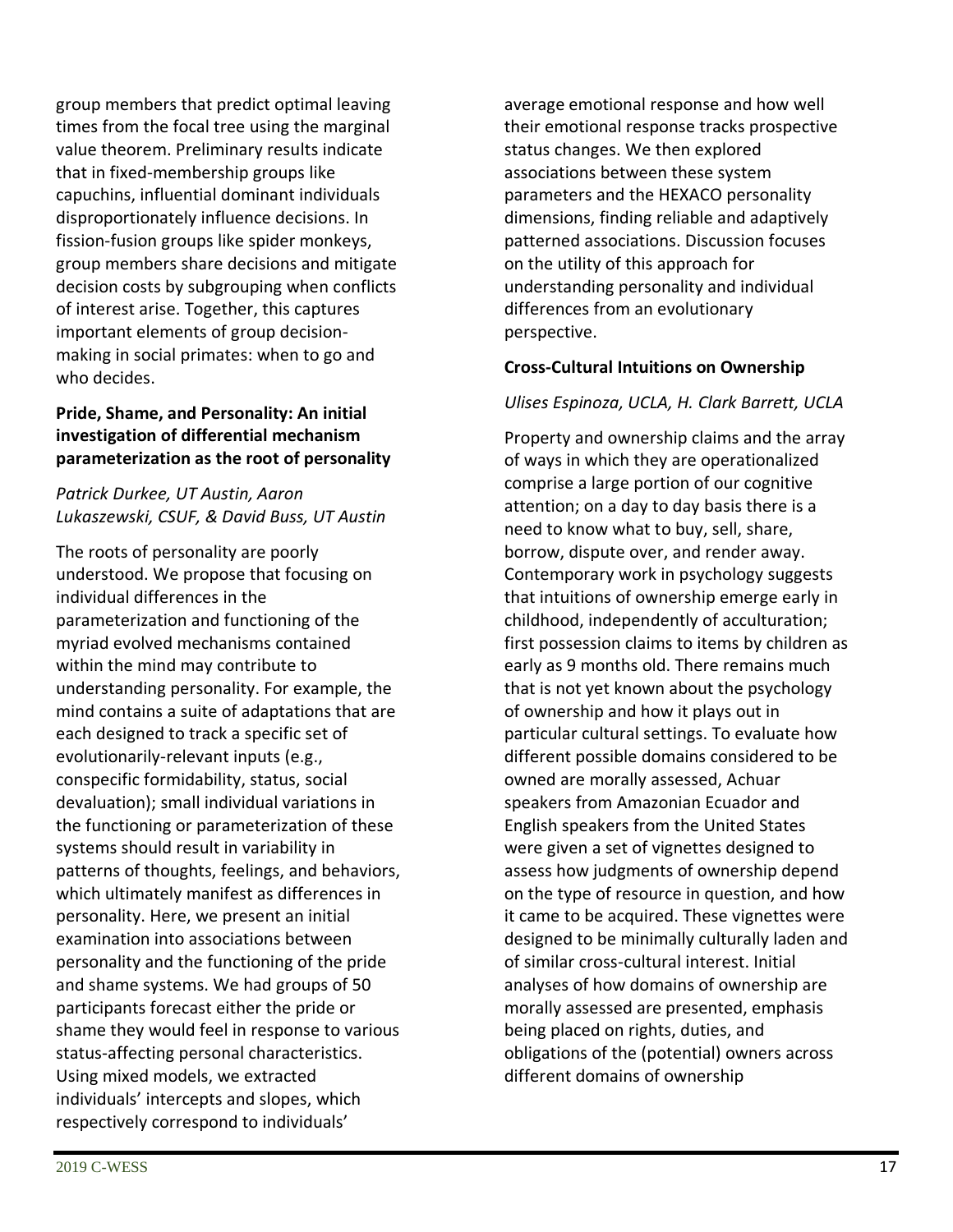#### **Learning human institutional preferences**

#### *Seth Frey, UCD*

What do qualities people look for in a society? How do we trade off fairness with efficiency with predictability, and so on? This is important not only as an entry-point into understanding human social values, but in the modeling of bottom-up influences on institution change processes. We represent institutional preferences as preferences between randomly drawn pairs of games that differ by one feature. We use this data to learn models of preferences, which we use to compute trajectories through game space, and to calculate attractors. We find that fair outcomes are over-represented in the preferred games relative to how much participants actually value fairness, a finding that falls apart quickly above two players.

#### **Health and disease in a declining population of blue monkeys (Cercopithecus mitis) in Kibale National Park, Uganda**

*Hannah Frogge, UCSB, Jenna Utter, UCSB, Michelle Brown, UCSB, Revee Jones, UNM*

Gastrointestinal parasites can impact host fitness by increasing morbidity and mortality. In particular, energy that would otherwise be diverted to growth, maintenance, or reproduction is instead allocated to mounting an immune response. We investigate the possible role of disease to explain the recurring population declines in blue monkeys (Cercopithecus mitis) in Kibale National Park, Uganda. We predicted that parasite burden would be 1) negatively correlated with energy state and balance, and 2) positively correlated with resting behavior. We used microscopy to measure parasite burden in 47 fecal samples from individuals in four blue monkey groups at two sites in the park. We found 1) a positive correlation between Coccidia, Hyostrongylus, E. nana, and Trichuris trichiura and energy balance, while eight other species have no

significant correlation and 2) monkeys did not respond to parasite load with an increase in energy conserving behaviors (e.g. resting). These results are surprising, but food availability, type of food (leaves or fruit), weather patterns, and human interaction could explain why we do not see a correlation between parasite load and energy conserving behaviors.

#### **The Fertility Hypothesis: Examining the Relationships between WHR, WSR, BMI, Estrogen Levels, and Attractiveness Ratings**

#### *Amanda Golden Eddy, CSUF, Jessie J. Peissig, CSUF*

Evolutionary psychologists hypothesize specific body phenotypes (waist-to-hip ratio [WHR], waist-to-stature ratio [WSR], and body mass index [BMI]) are considered attractive because they reliably predict high fertility (Lassek & Gaulin, 2018); however these hypotheses are largely unsubstantiated (Jones, et al., 2018). In the current study, participants provided saliva samples, which were analyzed by SALIMETRICS. Participants' body characteristics (e.g. waist, hip, height, and weight) were measured to calculate their WHRs, WSRs, and BMIs. Photos of their bodies were presented to a separate set of participants, who were randomly assigned to rate the photos using either an attractiveness or health Likert-like scale from 1-7, with 1 being very unattractive and 7 being very attractive. Although nonsignificant, the correlation between attractiveness ratings and estradiol concentrations is moderate (r = .30, p > .292), suggesting that with more participants this may reach significance. Moreover, WSR  $(r = -.59, p < .027)$ , and BMI ( $r = -.62, p <$ .019) showed a significant negative correlation to attractiveness ratings, however WHR was not significantly correlated to attractiveness ratings (r = -.43,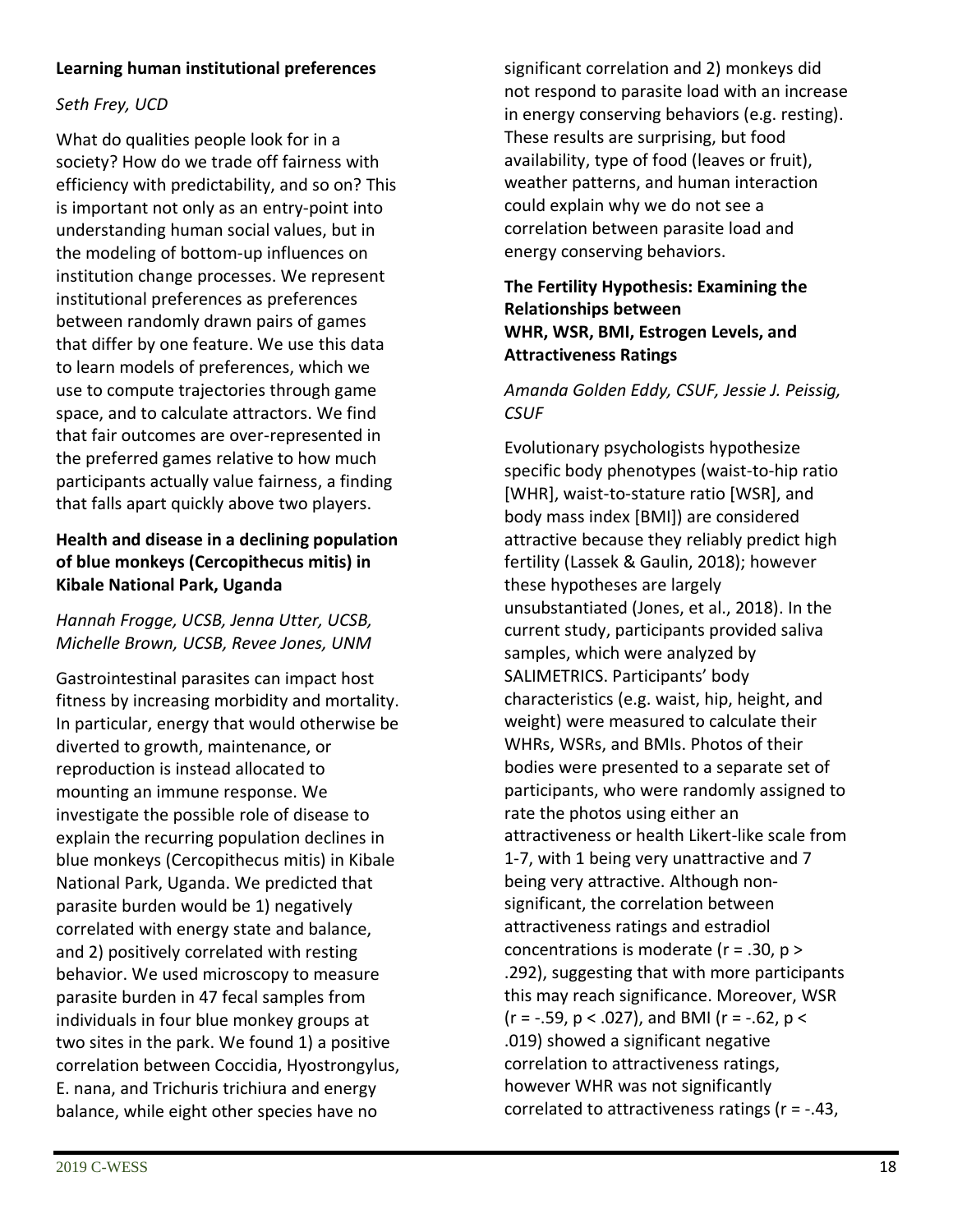p > .127), suggesting that WSR and BMI may be better correlates of attractiveness than WHR.

#### **Home is Where the Nature is: A Content Analysis of Neighborhoods and Apartment Names**

#### *Rebecka Hahnel, CSUF, Heidi Duarte, CSUF, Aaron Goetz, CSUF, & Kyle Peeters*

#### Natural selection has resulted in human's

evolved preferences and motivations to seek out landscapes that provide lush resources while avoiding life-threatening risks (Orians & Heerwagen, 1992). These evolved landscape preferences (ELP) may influence several aspects of modern-day society including how we manipulate our urban environment. In our preregistered study, we explored the relationship between ELPs and the naming conventions of new constructions—specifically apartment buildings. We hypothesized that there would be more nature words in apartment complex names than non-nature words. A content analysis of 2,981 names of apartment buildings was conducted utilizing a program that makes use of Google Maps to gather names from each of the 48 contiguous states of the United States of America. Each apartment building name was rated as having nature words (e.g., valley, river), nature-analogous words (e.g., summer, ranch), or non-nature words (e.g., 4th street). A random 10 percent were extracted and ranked by multiple raters. Results supported our hypothesis that there are statistically more nature words than nonnature words in the names of apartment buildings. Our ELPs may affect how developers name our homesteads—further exploiting our biophilia.

#### **Shape up or get out: The threat of social exclusion as a behavior modification tool**

*Caleb R. Haynes, ASU, Jessica D. Ayers, ASU, & Steven L. Neuberg, ASU*

Group living provides numerous benefits but also potentially imposes costs, including free riding, cheating, and other behaviors that disrupt group functioning. How do groups manage individuals who impose such costs? Social psychological research has tended to focus on social exclusion—kicking these individuals out of our groups. But group members are valuable, so immediately removing them is costly. Research from an evolutionary perspective has tended to focus on punishment—especially removing economic resources from these individuals. But directly punishing or even scolding has costs as well—punished members may become defensive or reciprocate punishment. To manage the potential costs of actual punishment and exclusion, group members may more typically threaten exclusion in subtle, indirect ways in an attempt to induce behavior reform and thereby gain future benefits without assuming the initial costs of punishment or exclusion. Preliminary qualitative evidence (N=311) suggests that a) people use indirect behaviors to threaten exclusion and b) people—especially women—are able to detect these threats of exclusion. Ongoing studies assess the behaviors people use to threaten disruptive group members, and the extent to which these behaviors are identified as such by targets and thereby lead them to alter their behaviors to become more prosocial.

#### **Seasonal variation in group cohesion of Grauer's gorillas**

*Neetha Iyer, UCD, Urbain Ngobobo, DFGFI, Radar Nishuli, ICCN, Amy M. Porter, DFGFI, Oscar M. Byamungu, ICCN, Damien Caillaud, UCD*

A hallmark of primate social structure is the complexity and flexibility of behavioral strategies that mediate how individuals interact in the context of conspecifics. Several hypotheses have been proposed to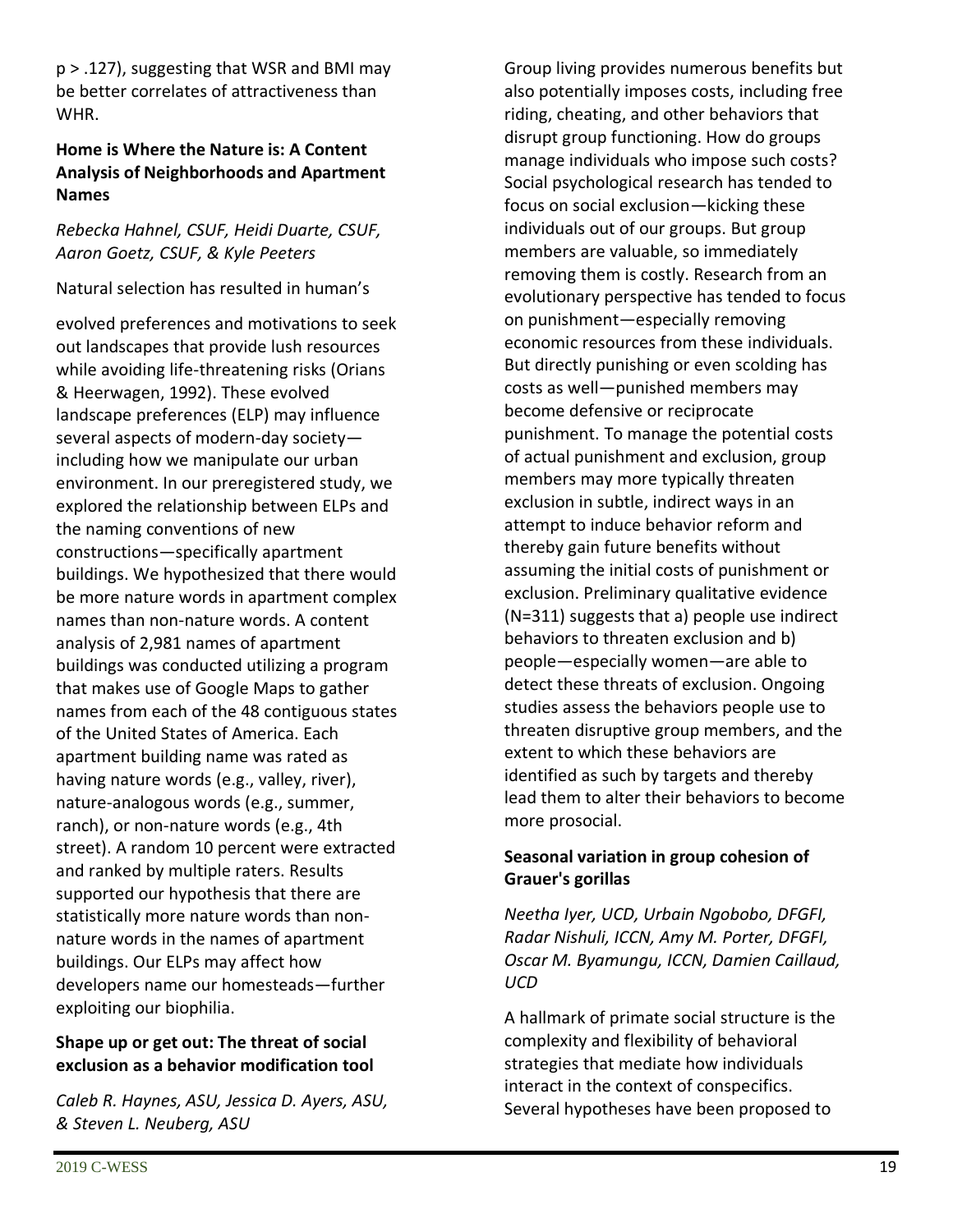evaluate the ecological causes of this variability. These models evaluate the variation of group structure, size, and composition by addressing the dichotomy between intergroup competition/kin selection, intragroup competition/predation, and dispersal/foraging efficiency. We attempt to address the issue of intragroup variation in social behavior by examining a primate species that is traditionally considered to forage cohesively as a group. We hypothesized that the inter-individual distances during foraging vary seasonally in response to the spatial distribution and quality of food resources being exploited. We used focal and scan sampling methods to collect behavioral and dietary data on a habituated group of Grauer's gorillas (Gorilla beringei graueri) in Kahuzi-Biéga National Park over a period of 18 months between 2015-2016. Our analyses indicate that there is temporal variation in social network structure even in the relatively cohesive gorilla social unit. The variation in group cohesion is evaluated in relation to food availability. These results have important implications on the flexibility of social animals to respond to changes in habitat types patterns.

#### **A bite of the past - Dental paleoproxies for diet and ecology in extant chimpanzees (Pan troglodytes) across Africa**

#### *Vicky M. Oelze, UCSC, Gaelle Bocksberger, MPI-EVA, Ellen-Schulz- Kornas, MPWC*

Stable isotopes ratios and microwear patterns measured in fossil teeth can inform on which habitat types were utilized by early hominins. However modern primate reference datasets from different habitat types are rare or absent and never include both isotope and microtexture data. We here present dental carbon (δ13C) and oxygen (δ18O) stable isotope alongside surface microtexture data from molars of 24 wild chimpanzees (Pan troglodytes) from

seven distinct ecosystems across their present day range. We pair these two dental datasets with extensive data on habitat structure and climate collected at each site. While chimpanzee enamel δ13C values and two selected microtexture parameters correlate with several environmental factors such as tree basal area, habitat heterogeneity, the number of dry months per year and habitat openness, the pattern in δ18O is less clear and probably biased due to the lack of precise δ18O data for meteoric precipitation data for Africa. Our results inform future paleodietary research on fossil great apes and African hominins and improve our understanding on how dental proxies relate to various environmental factors.

#### **Functional coordination of personality strategies with physical strength and attractiveness: A meta-analytic investigation at the HEXACO facet-level**

*Nina N. Rodriguez, CSUF & Aaron W. Lukaszewski, CSUF*

Previous research has supported adaptationist hypotheses pertaining to the functional coordination of personality strategies with phenotypic determinants of bargaining power, such as physical strength and attractiveness. However, prior studies have focused primarily on explaining variation in broadband trait factors (e.g., Extraversion, Emotionality/Neuroticism) that encompass covariation among multiple narrow phenotypic dimensions, i.e. facets. In the current study, therefore, we employ three data sets with detailed anthropometric measures (total  $N = 749$ ) to meta-analyze correlations of physical strength and attractiveness with the HEXACO personality facets. In general, these analyses reveal specific, functionally meaningful, patterns of phenotypic coordination, and thereby elucidate which facets drive previously documented associations at the factor level.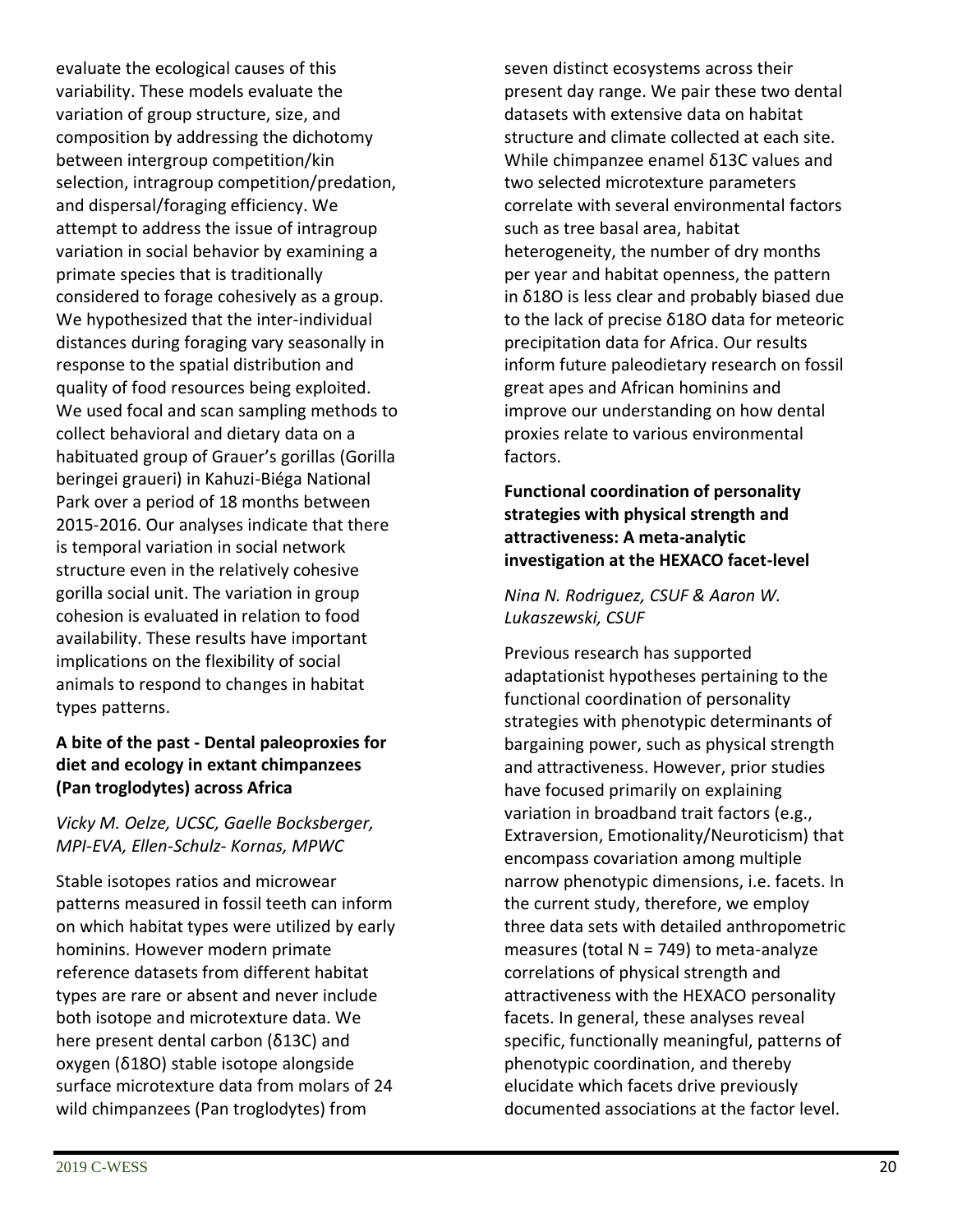For example, physical strength exhibited much stronger negative associations with the Fearfulness facet than it did with any of the other Emotionality facets. Similarly, strength and attractiveness were more strongly correlated with Social Boldness and Liveliness than with other Extraversion facets. These and other meta-analytic findings (i) bolster the hypothesis that specific personality strategies are calibrated to phenotypic components of bargaining power, and more generally (ii) suggest that granular measures of personality (such as facets) afford more functional insight than scores on broadband trait factors.

#### **"Break Up With Your Girlfriend, I'm Bored": What predicts likeability of intersexually competitive songs?**

*Rucas, S.L., Cook, E.R., Andrews, A., Craig, A., Concejo, M., Dieckmann, M., Haaker, M., Horta-Castaneda, R., Isaacson, K., Kraatz, J., Papile, F. and Parry, B.*

Gad Saad said, "Nothing in pop culture makes sense except in the light of evolution." Human behavior is shaped by evolutionary forces, and thus so is culture since it is produced and consumed by people. Ideas and cultural products are influenced by the local ecology as well as the personality and behavioral traits of those who make and consume them. In this study, we surveyed 151 women to see if their intrasexual competitiveness, sociosexual orientation and the safety and richness of their neighborhoods and home life would predict how much they liked a set of songs with overt intersexually competitive lyrical content. Results indicate that women with a stronger orientation toward short-term mating, who live in a poorer or more stressful neighborhood or who have more discord inside their homes, and those more inclined toward competitiveness with other women showed a higher likeability for songs with stronger intrasexually competitive content in their lyrics.

#### **Pregame to the Endgame: How evolutionary themes pervade over sixty years of charttoping songs**

*Rucas, S.L., Cook, E.R., Parry, B., Papile, F., Kraatz, J., Isaacson, K., Horta-Castaneda, R., Haaker, M., Dieckmann, M., Concejo, M., Craig, A., and Andrews, A.*

Evolutionary theory predicts that culture reflects human behavior, which itself operates under the shaping forces of natural, sexual and intrasexual selection. In this way, cultural ideas, values, products and preferences should conform to predictions made by evolutionary ecological theory. Previous work discovered that popular songs deliver a potent cocktail of reproductive messages. This project investigates how reproductive content in the top 25 songs by year changes across time as a function of sex-ratios and the relative number of men to women singers starting in the year 1950 and ending in 2018. Results indicate that reproductive messages have increased over the last two decades with an average of 2.69 messages per song, and they are more common when single men are added to the mating pool relative to single women and as women's relative income increases. Lust phase of love messages relative to madly in love messages are higher when there are more male singers than female singers in a given year. The average references to long-term mating, appearance enhancement or boasting, and selfempowerment significantly increase when women make up a higher proportion of singers. When men are added to the mating pool, songs are more likely to have content messages of physical aggression, domination, commitment fidelity, resource costly signals and references to genitals and other body parts. When extra women are added to the mating pool, songs have more messages about inappropriate mating ages, long-term courtship and are more likely to be instrumental with no lyrics. These data indicate that people produce and consume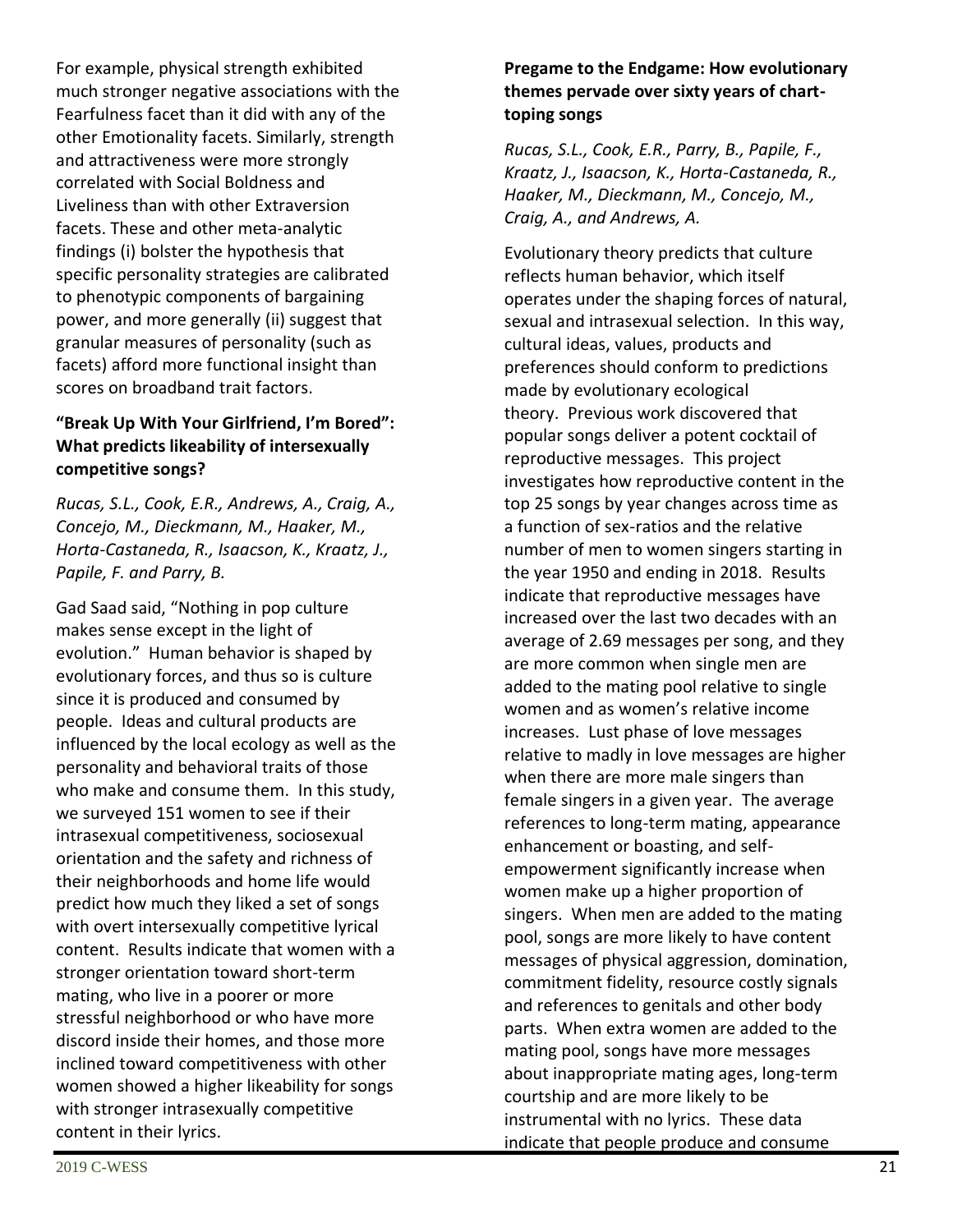songs that reflect evolved mating preferences and current mating market struggles.

#### **Trust in Robots**

*Eric Schniter, Chapman & CSUF, Timothy Shields, Chapman, Daniel Sznycer, U of Montreal*

Human-robot trust-based interactions are increasingly common in the marketplace, workplace, on the road, and in the home. However, a looming concern is that people

may not trust robots as they do humans and may react to them with different emotions. We investigate trust in robots that participants have been explained are programmed to act like humans (by drawing on data from human behavior). While trust in fellow humans has been studied well, little is known about how people will demonstrate trust in and react emotionally to interactions with explainable automated agents. Here we compare trust-based investment and emotions from across three nearly identical economic games: human-human trust games, human-robot trust games, and human-robot trust games where robot decision also affects another human. Study participants invested similarly in humans and robots, a finding unexpected by otherregarding social preference models which predict more trust-based investment in fellow humans than in robots. By contrast, social emotions (but not non-social emotions) differed across human and robot trust games in lawful fashion. Emotional reactions depended on how one's trust game decision interacted with the partnered agent's decision, and whether another person was affected economically and emotionally.

#### **Morality and the Modular Mind**

*Leon Schwab, CSUF, Aaron Lukaszewski, CSUF, Daniel Sznycer, Uni. Of Montreal* 

The underlying cognitive mechanisms that regulate how people formulate moralistic judgements of others' behaviors and traits are poorly understood. This study tests the novel prediction, based on a hypothesized function of self-interested propaganda, that the extent to which a given trait is perceived as virtuous is positively influenced by one's own standing on that trait. Data were gathered from 237 participants who completed an online survey. Participants rated the same list of traits for (i) their selfperceived standing on those traits, and (ii) their judgment of those traits as being virtuous. Some notable correlations between self-perceived trait possession and virtue ratings of those traits are Patriotism (r = 0.56,  $p < .01$ ), Religiosity ( $r = 0.56$ ,  $p < .01$ ), Attractiveness ( $r = 0.5$ ,  $p < .01$ ), and Strength  $(r = 0.49, p < .01)$ . Although preliminary, these initial findings suggest that our expressed virtue judgments of specific traits may function, in part, as self-interested propaganda, by influencing the social value assigned by local others to the traits we happen to possess.

#### **Using Experimental Archaeology to Understand Manufacturing Strategies, Efficiency, and Lithic Use Wear Associated with Tule Canoe Production**

*Kevin N. Smith, UC Davis, Martijn Kuypers, CSUS, Bryce R. Beasley, UC Davis, Caleb K. Chen, UC Davis, & Nicolas Zwyns, UC Davis*

Tule (Schoenoplectus acutus) was used throughout California and the Great Basin for a number of purposes. Tules bear edible rhizomes and seeds, as well as main stalks that were woven into sleeping mats, roofthatching, bags, baskets, waterfowl decoys, and even watercraft. Tule boats ranged from single-person boats to vessels capable of moving 25 people with trade goods according to some accounts. This poster outlines the replication of a tule canoe using all stone tools for the first time in over a